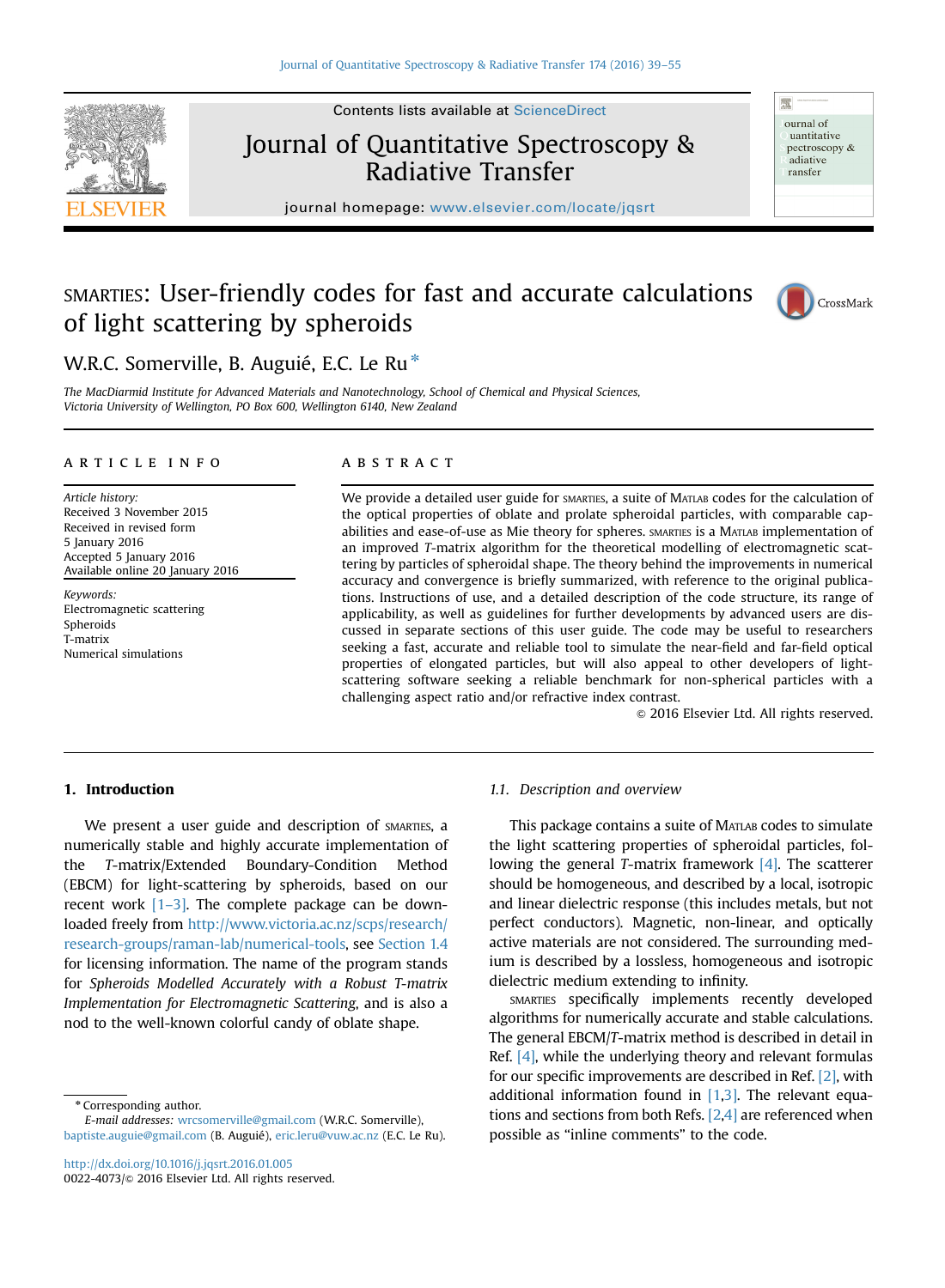The package includes detailed examples and can also be used by a non-specialist with an application-oriented perspective, requiring no specific knowledge of the underlying theory.

The package contains:

- Six ready-to-run example scripts to calculate standard optical properties, namely fixed-orientation and orientation-averaged far-field cross-sections, near fields, Tmatrix elements, and scattering matrix elements. Examples also cover the simulation of wavelength-dependent spectra of surface-field and far-field properties.
- Two tutorial scripts where such simulations are further detailed with step-by-step instructions, exposing the lower-level calculations of intermediate quantities.
- Additional high-level and post-processing functions, which can be used by users to write new scripts tailored to their specific needs.
- A number of low-level functions, which are used by the code and might be adapted by advanced users.
- Dielectric functions for a few materials such as gold and silver, implemented via analytic expressions [\[5,6\]](#page-16-0) or silicon, interpolated from tabulated values.

### 1.2. Relation to other codes

Standard T-matrix/EBCM codes in FORTRAN have already been developed [\[7,8\]](#page-16-0), with those by Mishchenko and Travis [\[9\]](#page-16-0) arguably the most popular. These freely available codes provide a wide range of capabilities (including for example different particle shapes) and have been widely used and tested. The standard EBCM method however suffers from a number of numerical problems and instabilities for large multipole orders, which are necessary for either high precision, large particles, elongated particles, near-field calculations, or any combination of the above. This can result in inaccurate results and in some cases in complete loss of convergence. This unreliable behavior for numerically challenging simulations can make the method difficult to use for non-experts, who may find it hard to "tune" the parameters that ensure accuracy and convergence. It also impedes the theoretical study of the intrinsic convergence properties of the Tmatrix method, obfuscated by (implementation-dependent) numerical loss of precision [\[3\].](#page-16-0)

Recently, we have identified the primary causes for numerical instabilities in the special (but important) case of spheroidal particles [\[1\]](#page-16-0) and proposed a new algorithm to overcome them  $[2]$ . Thanks to those improvements, high accuracy and reliable convergence can be obtained over a wider range of parameters, especially towards high aspect-ratio (elongated) particles where the standard EBCM implementation would fail [\[3\]](#page-16-0). This document aims to present and discuss a publicly available MATLAB implementation of these recent developments. Our package should complement, rather than replace, existing T-matrix codes such as those of Mishchenko and Travis [\[9\]](#page-16-0). The present code offers a number of advantages:

 Thanks to the improvements in accuracy and convergence, we believe this code will be readily accessible to non-expert users and allow the routine calculation of optical properties of spheroids as easily as with Mie theory for spheres. An example is provided in [Section 2.7](#page-5-0) as a demonstration.

- We also provide specific routines to compute near fields and surface fields, which will be beneficial to the exploitation of this powerful method in areas such as nanophotonics, optical trapping, plasmonics, etc., where the T-matrix/EBCM method has not been widely applied.
- MATLAB provides an easy-access, interactive environment to carry out a broad range of numerical simulations, and plot/export the results conveniently.
- The accuracy of the obtained results can be easily estimated for any type of calculation, owing to the wellbehaved convergence of the improved algorithm.
- A wider range of parameters can be simulated, especially scatterers with large aspect ratios.

A number of limitations should be also be noted:

- These codes are limited to spheroidal particles, for which we identified and circumvented numerical problems that are very specific to this geometrical shape.
- MATLAB is inherently slow compared to compiled languages such as C or FORTRAN, which may be an issue for intensive calculations (for example the simulation of polydisperse samples, with particles varying in size and shape). We envisage that this implementation could serve as a template for a future port of this new algorithm to a more efficient language.
- The calculation of some derived properties, e.g. the scattering matrix, has not been optimized and could be particularly slow.
- Although the range of parameters that may be simulated with reasonable accuracy has been extended towards larger aspect ratios, the method is still limited to moderate particle sizes; and even small sizes only for particles with a large relative refractive index. In this case, the matrix inversion step is the limiting factor and extended-precision arithmetic as implemented in [\[9\]](#page-16-0) would be required to overcome it.

### 1.3. Aims of this manual

This document was written with two types of users in mind:

- Researchers interested in simulating electromagnetic scattering by nonspherical particles for practical applications, and seeking an efficient and (relatively) foolproof program with ease of use comparable to Mie theory.
- Other developers of electromagnetic scattering software interested in benchmarking calculations against a highly accurate reference.

With this dual perspective, we have divided the source code into low-level and high-level functions, including complete scripts for specific calculations, but also documented how to access intermediate quantities such as the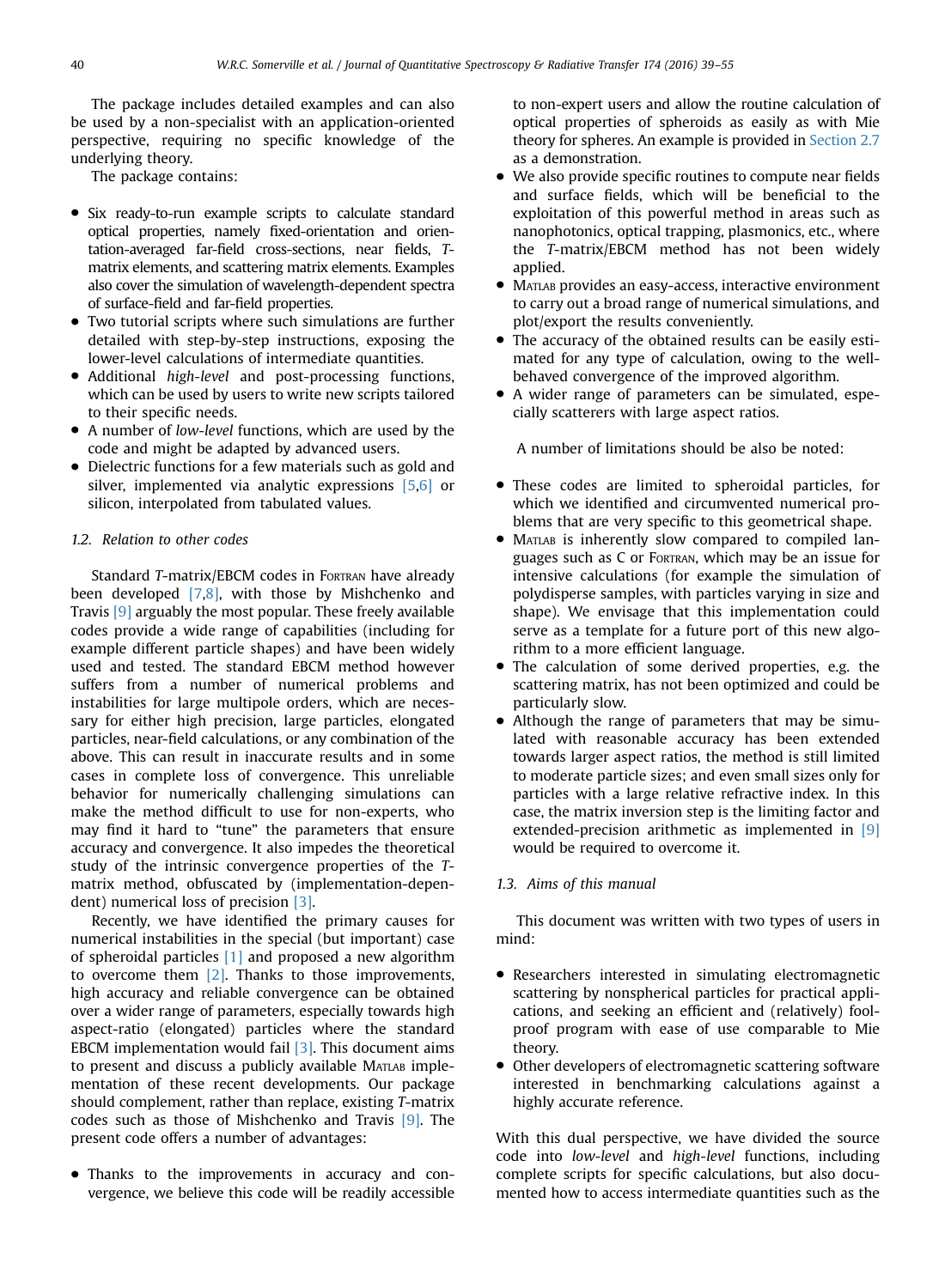<span id="page-2-0"></span>T-matrix elements. This user guide is also divided into sections that reflect these two complementary objectives, with [Sections 3](#page-6-0) and [4](#page-12-0) focusing on more theoretical aspects and in-depth description of the code implementation.

## 1.4. Licensing

SMARTIES is licensed under the Creative Commons Attribution-NonCommercial 4.0 International License. To view a copy of this license, visit [http://creativecommons.](http://creativecommons.org/licenses/by-nc/4.0/) [org/licenses/by-nc/4.0/.](http://creativecommons.org/licenses/by-nc/4.0/) The package including all its files and content are under the following copyright: 2015 Walter Somerville, Baptiste Auguié, and Eric Le Ru. The package may be used freely for research, teaching, or personal use. The unmodified complete package may be re-distributed and freely exchanged for academic research or government use, but cannot be commercialized or used for commercial purposes. The theory and code should be appropriately referenced by citing this user-guide in any presentation of results obtained using this package (or any other code using it).

#### 1.5. Disclaimer

These codes have been developed and tested with MATLAB 7.14 (R2012a) [\[10\],](#page-16-0) GNU Octave 4.0.0 [\[11\]](#page-16-0) (opensource software) and MATLAB 8.5 (R2015a) on a PC running Microsoft Windows 7 x64. The code is also known to run under MacOS X (10.10) and Linux (Ubuntu 15.04). Slight changes may be necessary to run them on older (or newer!) versions of MATLAB/Octave.

Although every effort has been made to get rid of bugs (programming bugs, or incorrect physical formulas) and to test the code against existing ones, some issues may still be present. We hope the users will help us identify them and we will try to update the code when necessary.

Note also in this context that these codes do not implement a strict check of user input; if incorrect parameters are passed in a function call, errors will occur.

The authors do not accept any responsibility for improper use of the program, accidental errors that may still be present, or improper interpretation of its limitations and/or results derived therefrom. It is the responsibility of the user to check the validity of the inputs/outputs, their physical interpretation, and their suitability for her/his specific problem.

## 1.6. Feedback

We would like to hear from the users of this code to improve it over time. This feedback could include simple issues of layout and organization of the information or plain errors. Feel free to send us any feedback (good or bad), bug reports, questions, comments, or suggestions to eric.leru@vuw.ac.nz

## 2. Getting started

Figure 1 depicts the scatterer's geometry: the spheroid, either prolate or oblate, has a fixed orientation with symmetry axis along z. For completeness, analytical formulas related to the geometry of spheroids are provided in [Section 3.2](#page-7-0). The incident field may be specified along an arbitrary direction, defined in spherical coordinates. The full set of parameters required to run a simulation, including the specification of the incident field, is defined in [Section 2.4](#page-3-0).

#### 2.1. Installation

- Download the SMARTIES package from our webpage [\[12\].](#page-16-0)
- Unzip the smarties.zip file, keeping the subdirectory structure for clarity.



Fig. 1. 3D illustration of spherical coordinates, and the geometrical parameters for prolate (left) and oblate (right) spheroids. The axis of revolution is along z.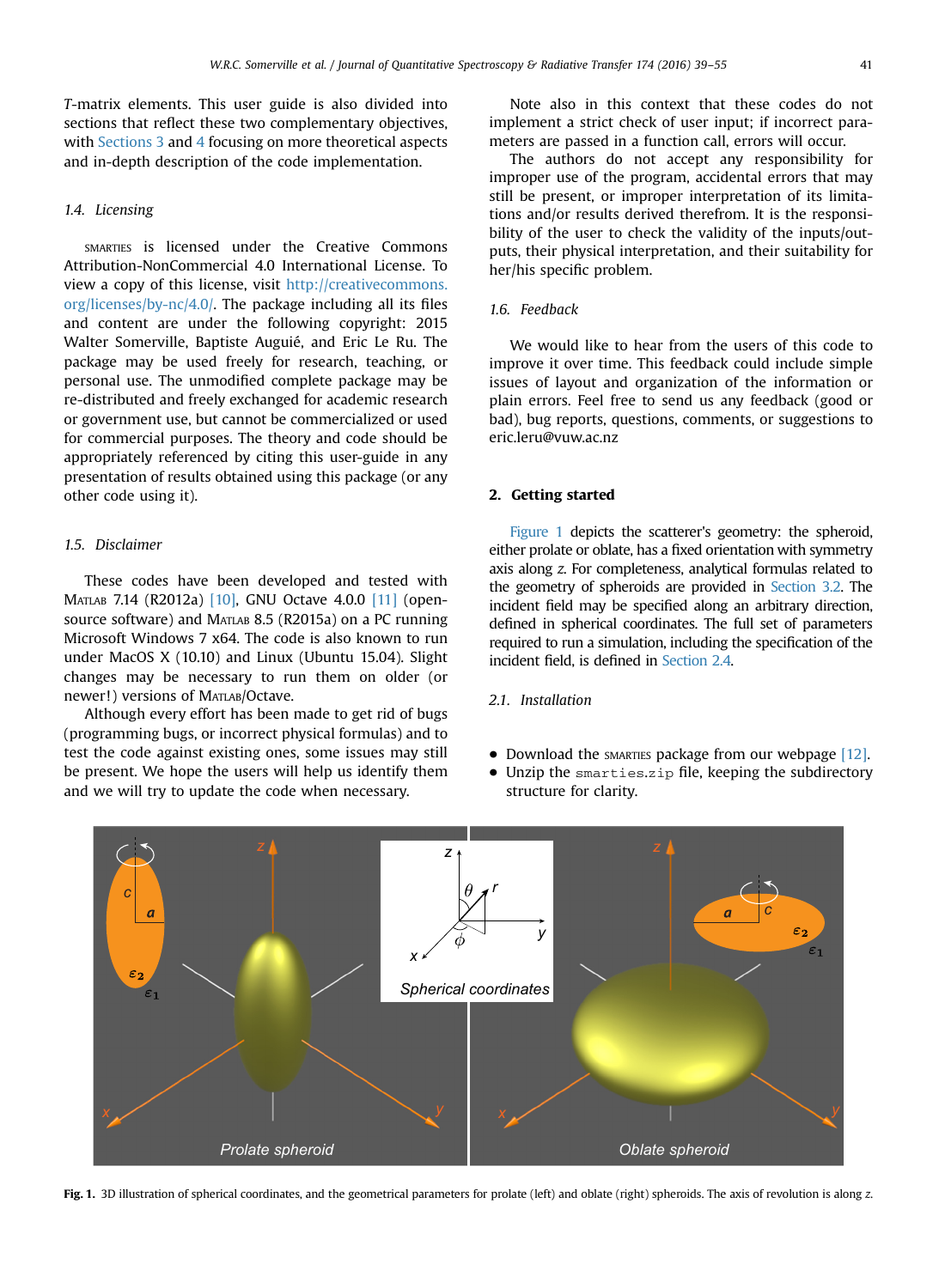<span id="page-3-0"></span>• Set your MATLAB current directory to smarties and run the InitPath.m function once in MATLAB to add all the subdirectories to your MATLAB search path. All the functions and scripts are then accessible from the MATLAB command line. This allows all codes to run and communicate with each other irrespective of the current directory.

Note that you must run InitPath.m each time you restart MATLAB. To avoid this step, you may add all smarties folders to your MATLAB path permanently or edit the startup.m file to do that (check MATLAB's help for details).

## 2.2. Octave users

Octave is an open-source alternative to MATLAB. Although our codes were mostly developed and tested for MATLAB, we have tried to ensure their compatibility with Octave. Most scripts should therefore run as-is with Octave, although they were typically slower in our tests. The numerical accuracy may also differ, as well as the rendering of graphics.

## 2.3. Initial steps

The easiest way to get started is to run one of the example files in the Scripts folder (those starting with ScriptSolve) and change the parameters as needed. These scripts provide a direct example of how to call a number of high-level functions designed to solve specific problems of interest. These are

- ScriptSolveForT: Calculates the T-matrix, scattering matrix, and orientation-averaged properties for a single wavelength.
- ScriptSolveForFixed: Calculates the field expansion coefficients and the corresponding far-field cross-sections for a fixed-orientation, for a single wavelength.
- ScriptSolveForSurfaceField: Calculates the field expansion coefficients and the corresponding far-field cross-sections and surface fields for a fixed-orientation.
- ScriptSolveForTSpectrum: Calculates the T-matrix and the orientation-averaged properties for multiple wavelengths.
- ScriptSolveForFixedSpectrum: Calculates the field expansion coefficients and the corresponding far-field cross-sections for a fixed-orientation, as a function of wavelength.
- ScriptSolveForSurfaceFieldSpectrum: Calculates the field expansion coefficients and the corresponding far-field cross-sections and surface fields for a fixedorientation, as a function of wavelength.

Those scripts define the parameters of the simulation, call the corresponding high-level functions to perform the calculations, and output the most important results in the MATLAB console and/or as interactive graphics. Convergence tests are also performed as part of the calculations, and accuracy estimates for the results are included in the displays.

In order to understand in more detail how the code operates, we also provide two example scripts, ScriptTutorial and ScriptTutorialSpectrum, where all the main steps in the calculation are listed explicitly with extensive comments about the meaning of the various parameters. We recommend copying and editing these example scripts to solve user-specific problems and/or implement custom extensions to the current code.

Most functions start with a detailed help and are commented within the code. Typing help FunctionName will display the corresponding help information.

The information below summarizes and complements the inline comments included in the six example scripts ScriptSolve…. It provides the most important technical details of the implementation, for users wishing to write additional custom routines.

#### 2.4. Definition of the parameters

For the calculation of the T-matrix and orientationaveraged cross-sections, only four parameters are needed to define the scatterer properties:

- a: semi-axis along  $x, y$ .
- $\bullet$  c: semi-axis along *z* (axis of rotational symmetry).
- k1: wavevector in embedding medium (possibly a wavelength-dependent vector).
- s: relative refractive index s (possibly a wavelengthdependent vector).

Note that consistent units must be used for  $a$ ,  $c$ , and  $k_1$ , e.g. *a* and *c* in nm and  $k_1$  in nm<sup>-1</sup>.

 $k_1$  denotes the wavevector outside the particle, where the refractive index is  $n_1 = \sqrt{\varepsilon_1}$  (assumed real positive):

$$
k_1 = \frac{\omega}{c} \sqrt{\varepsilon_1} = \frac{2\pi}{\lambda} \sqrt{\varepsilon_1}.
$$
 (1)

The relative refractive index (adimensional) is defined as

$$
S = \frac{\sqrt{\varepsilon_2}}{\sqrt{\varepsilon_1}}.\tag{2}
$$

Both s and  $\varepsilon_2$  may be complex (for absorbing and/or conducting particles).

The  $P, Q, T, R$ -matrices computation requires the following parameters:

- $\bullet$  N: Number of multipoles N requested for the T-matrix (and R-matrix).
- nNbTheta: Number of angles  $\theta$  used in Gaussian quadratures for the evaluation of P- and Q-matrix integrals.

The function sphEstimateNandNT may be used to automatically estimate those latter two parameters for best convergence, but we nevertheless recommend that the convergence of the calculations be checked to ensure reliable results.

For convenience those six parameters may be collated in a structure (a MATLAB object akin to a list, called stParams in our example scripts), which is passed to the high-level (slv…) functions.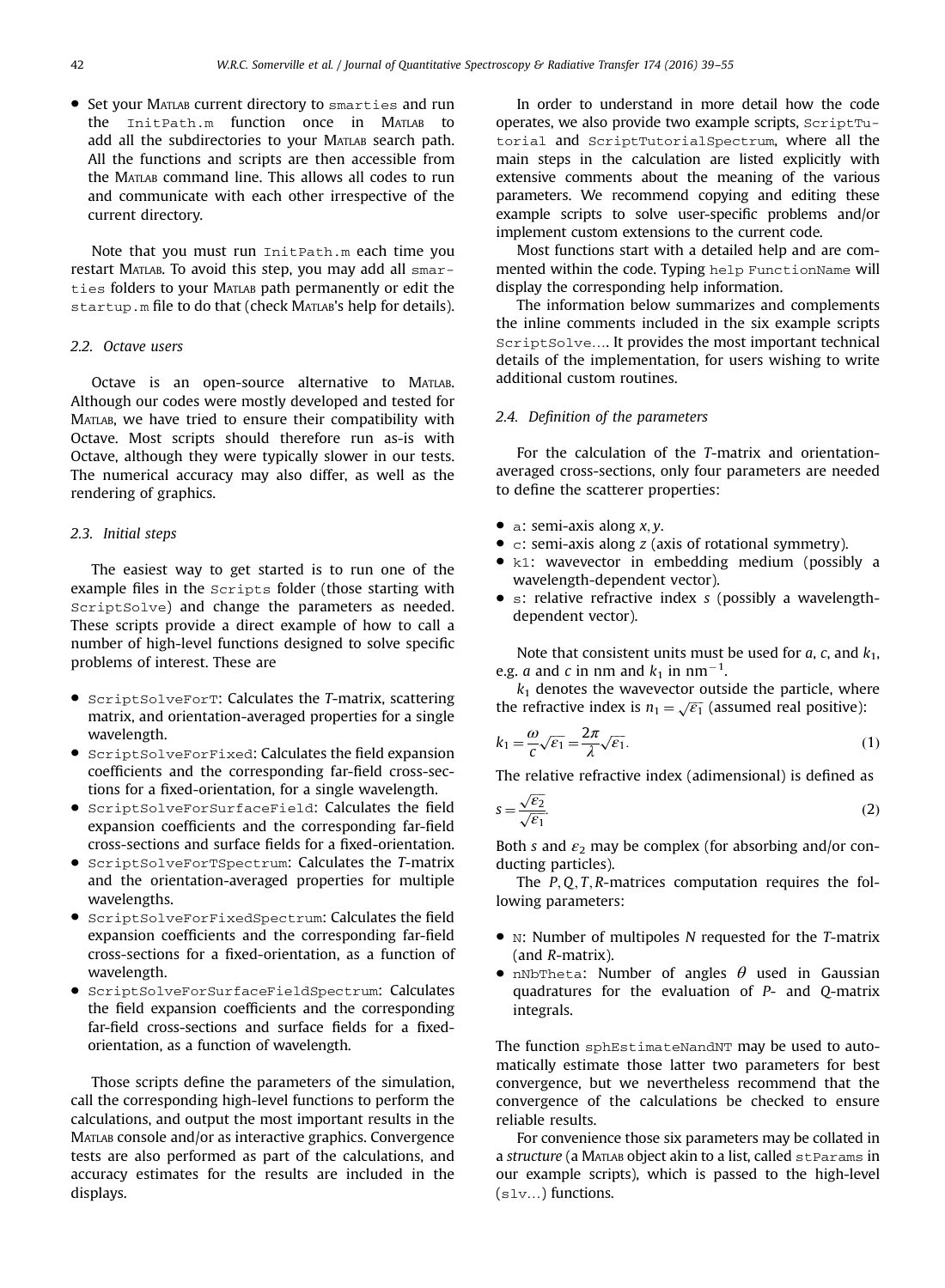<span id="page-4-0"></span>Additionally, one of the following two parameters is needed if the field expansion coefficients and/or the crosssections for a given fixed orientation are sought:

- sIncType: String defining the type of incident plane wave, e.g. " $KxEz$ " for a wave incident along x and linearly polarized along z. This shorthand notation is only defined for a few standard combinations, namely  $KxEz$ , KxEy, KyEz, KyEx, KzEx, KzEy. In other cases, use stIncPar.
- stIncPar: Structure defining a linearly polarized incident plane wave excitation via three Euler angles. It can be obtained from calling vshMakeIncident Parameters.

For field calculations (such as surface fields), further parameters are required:

- nNbThetaPst: Number of angles  $\theta$  for post-processing (should typically be larger than nNbTheta for accurate surface averaging).
- lambda: Wavelength (in free space) [in the same unit as a, c,  $k_1^{-1}$ ].
- $\bullet$  epsilon2: Dielectric function  $\varepsilon_2$  of scatterer (possibly complex).
- $\bullet$  epsilon1: Relative dielectric constant  $\varepsilon_1$  of embedding medium (real positive).

Note that the latter three are not independent of  $k_1$  and s that have already been defined. Those additional parameters should also be included in stParams.

Finally a number of optional settings can also be defined in a structure stOptions:

- bGetR: Boolean (default: false). If false, the R-matrix and internal field coefficients are not calculated. The default value will be overridden by functions requiring R.
- Delta: Number of extra multipoles for P- and Q- matrices, i.e.  $N_0 = N + \Delta$ . Default is  $\Delta = 0$ . If  $Delta=-1$ , then the code tries to estimate it from the convergence of  $T_{11}^{22,m=1}$  (see [\[3\]](#page-16-0) for details), by calling sphEstimateDelta.
- NB: Number of multipoles to compute the Bessel functions in the improved algorithm  $(N_B \ge N_0)$ . If  $NB = 0$ , then  $N_B$  is estimated by calling sphEstimateNB, which is the case by default.
- absmvec: Vector containing the values of  $|m|$  for which T is to be computed. These values are limited to  $0 \leq |m| \leq N$ . To compute all m (most cases of interest), simply use  $absmvec=0:N$  (which is the default value).
- bGetSymmetricT: Boolean (default: false). If true, T is symmetrized as described in [Section 3.8.](#page-10-0)
- bOutput: Boolean (default: true). If false, suppresses some of the output printed in the MATLAB console, which is a better option for example in calculations of spectra with many wavelengths.

#### 2.5. Minimal example

The following script is set up to simulate the far-field cross-sections of a gold prolate spheroid in air, at a single wavelength  $\lambda = 650$  nm. The simulation parameters are stored in a structure st Params for convenience. Only one optional parameter is defined in stOptions (for the others, default values will be used). These two structures are passed to the high-level slvForFixed function that implements the calculation of the expansion coefficients and cross-sections for a fixed orientation.

```
Minimalist script showing how to set up a simulation
```

```
% Parameters of the scattering problem
% stored in a structure
lambda = 650;stParams.a=10; stParams.c=50;
stParams.k1=2*pi/lambda;
stParams.s=sqrt(epsAu(lambda));
stParams.sIncType = 'KxEz';
% Optional control parameters
st0ptions.bGetR = false;% Automatically estimates required N and nNbTheta
[stParams.N, stParams.nNbTheta] =
  sphEstimateNandNT(stParams,stOptions);
%% T-matrix calculation and output of cross-sections
stC = slvForFixed(stParams, stOptions);
sprintf('Cext = %g, Cabs = %g, Csca = %g',
         stC.Cext, stC.Cabs, stC.Csca)
```
This general structure is followed by all the examples, with varying levels of complexity, and the high-level functions such as slvForFixed performing the actual calculations are grouped in the Solve directory.

#### 2.6. Convergence, accuracy, and range of validity

One of the problems of the conventional T-matrix/ EBCM method is to study its convergence and accuracy. This is because the method becomes unstable with multipoles of high order, which may occur before the results have fully converged. Many of those issues have been solved in the present method, as discussed in Ref. [\[3\].](#page-16-0) Ref. [\[3\]](#page-16-0) also provides a detailed discussion of the parameters affecting convergence and accuracy.

Thanks to the improved stability, we propose a simple and reliable convergence and accuracy test that will work in most cases. It consists in repeating the same calculations with a larger number of multipoles N and quadrature points  $N_{\theta}$ , for example:  $N' = N + 5$  and  $N'_{\theta} = N_{\theta} + 5$ . If surface-averaged properties are calculated, the number of quadrature points used in post-processing should also be checked independently.

In our experience, this simple convergence test provides a reliable estimate of the accuracy of the results. It is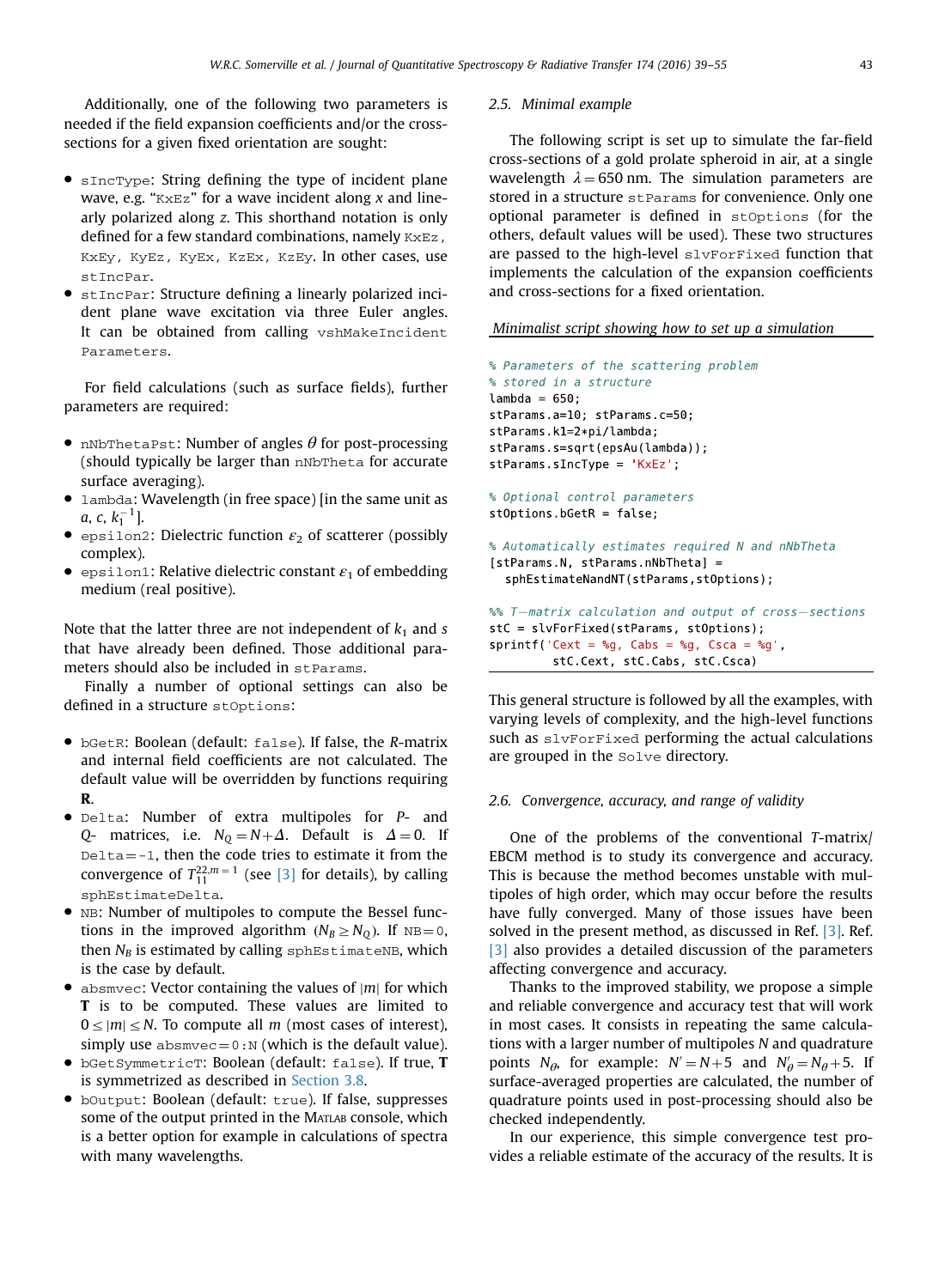<span id="page-5-0"></span>implemented in the six example scripts provided with the code.

Obviously, such a test will double the required computing times; for repeated computations such as spectra with many wavelengths, we therefore recommend to only test the most numerically challenging cases, typically the largest size parameter and/or largest value of  $|s|$ .

The function sphEstimateNandNT can be use to estimate automatically the required N,  $N_{\theta}$  for a simulation. This function should not replace the convergence test described above as it only relies on the convergence of the orientation-averaged extinction cross-section (and only for  $m=0,1$ ) and may fail in rare cases. It does however provide a good first guess for those parameters, and can in addition be used to study how they depend on the scatterer properties, or test the range of validity of the method.

An example of such results is given in [Tables 3](#page-14-0) and [4](#page-15-0) of the Appendix for oblate and prolate spheroids, respectively, where the required N and  $N_{\theta}$ , along with the obtained accuracy, are summarized as a function of maximum size parameter and aspect ratio for  $s = 1.311$ . Interestingly, when expressed in terms of the maximum size parameter,  $x_{max} = k_1 \max(a, c)$ , almost identical convergence requirements were obtained for oblate and prolate spheroids. From those tables, we also infer that the accuracy and stability do not depend strongly on aspect ratio (in stark contrast with the standard EBCM, which rapidly becomes unstable for larger aspect ratios). There remains however an upper limit on the size of particles that can be modelled, which is comparable to the upper limit of double-precision implementations of the standard EBCM at low aspect ratio [\[9\]](#page-16-0).

Additional automatic tests were carried out to estimate the maximum computable size parameter for a given  $h$ and s. Those results are summarized in Table 1 for oblate spheroids, with the corresponding table for prolate spheroids in Appendix [Table 2](#page-13-0). These computer-generated estimates provide an overview of the range of validity of this new implementation. These suggest that, as a rule of thumb, the method will start to fail when the maximum size parameter  $x_{max} = k_1 \max(a, c)$  approaches the limits  $|s|x_{\text{max}} \approx 50$  for relatively low aspect ratios, progressively

#### Table 1

Convergence study for oblate spheroids. We here consider a number of aspect ratios h ranging from 1.1 to 100, and 7 representative values of s. For each, we calculate the orientation-averaged extinction cross-section for increasing sizes, characterized by the maximum size parameter  $x_{\text{max}} = k_1$  max $(a, c)$ . The values in the table correspond to the largest  $x_{\text{max}}$ for which convergence was obtained. Those values are only indicators of the range of validity of the code; they were obtained via an automated search, which may be slightly inaccurate in some cases.

| S                                                                                                                                 | $h \rightarrow$                        |                                        |                                      |                                      |                                      |                                     |  |  |  |  |  |  |  |
|-----------------------------------------------------------------------------------------------------------------------------------|----------------------------------------|----------------------------------------|--------------------------------------|--------------------------------------|--------------------------------------|-------------------------------------|--|--|--|--|--|--|--|
|                                                                                                                                   | 1.1                                    | 2                                      | 4                                    | 10                                   | 20                                   | 100                                 |  |  |  |  |  |  |  |
| $1.311 + 0.00i$<br>$1.500 + 0.00i$<br>$1.500 + 0.02i$<br>$1.500 + 2.00i$<br>$2.500 + 0.00i$<br>$4.000 + 0.10i$<br>$0.100 + 4.00i$ | 80<br>50<br>60<br>80<br>22<br>16<br>60 | 50<br>35<br>40<br>20<br>16<br>11<br>10 | 45<br>30<br>30<br>12<br>12<br>8<br>7 | 35<br>25<br>25<br>11<br>11<br>6<br>5 | 30<br>22<br>22<br>11<br>11<br>6<br>5 | 27<br>25<br>25<br>9<br>11<br>6<br>5 |  |  |  |  |  |  |  |

going down to  $|s|x_{max} \approx 30$  for the largest aspect ratios. For relatively large aspect ratios, for example  $h = 20$ , the upper limit of size parameter therefore becomes comparable to extended-precision implementations of the standard EBCM  $(x_{\text{max}} \approx 32$  for oblate spheroids with s=1.311 [\[9\]](#page-16-0)). As for the standard EBCM codes, a large relative index |s| however remains very challenging.

Also notable from these tables is the fact that a very large number of Gaussian quadrature points are necessary for large aspect ratios of any size. This can be explained from the high curvature of the tip around  $\theta = 0$  and suggests that much more efficient quadrature schemes could be developed for those cases, e.g. simply using subdivisions of the range of integration with different density of points.

## 2.7. Case study: influence of size and aspect ratio on the farfield properties of silver spheroids

We now illustrate the ease of use of this code for realistic, application-oriented calculations, with a comprehensive example simulating optical spectra of prolate silver spheroids, as a function of size and aspect ratio. The calculation is fully automated with built-in precision checking to ensure a minimum relative accuracy of  $10^{-3}$ (better precision could easily be obtained, at the cost of increased computation time). Fig. 2 illustrates this calculation for prolate spheroids with challenging aspect ratios, up to 50:1.



Fig. 2. Example calculation of scattering and absorption spectra of prolate Ag spheroids in water with varying aspect ratio  $h$  (1–50), with a fixed equivalent-volume radius  $r_V = 20$  nm.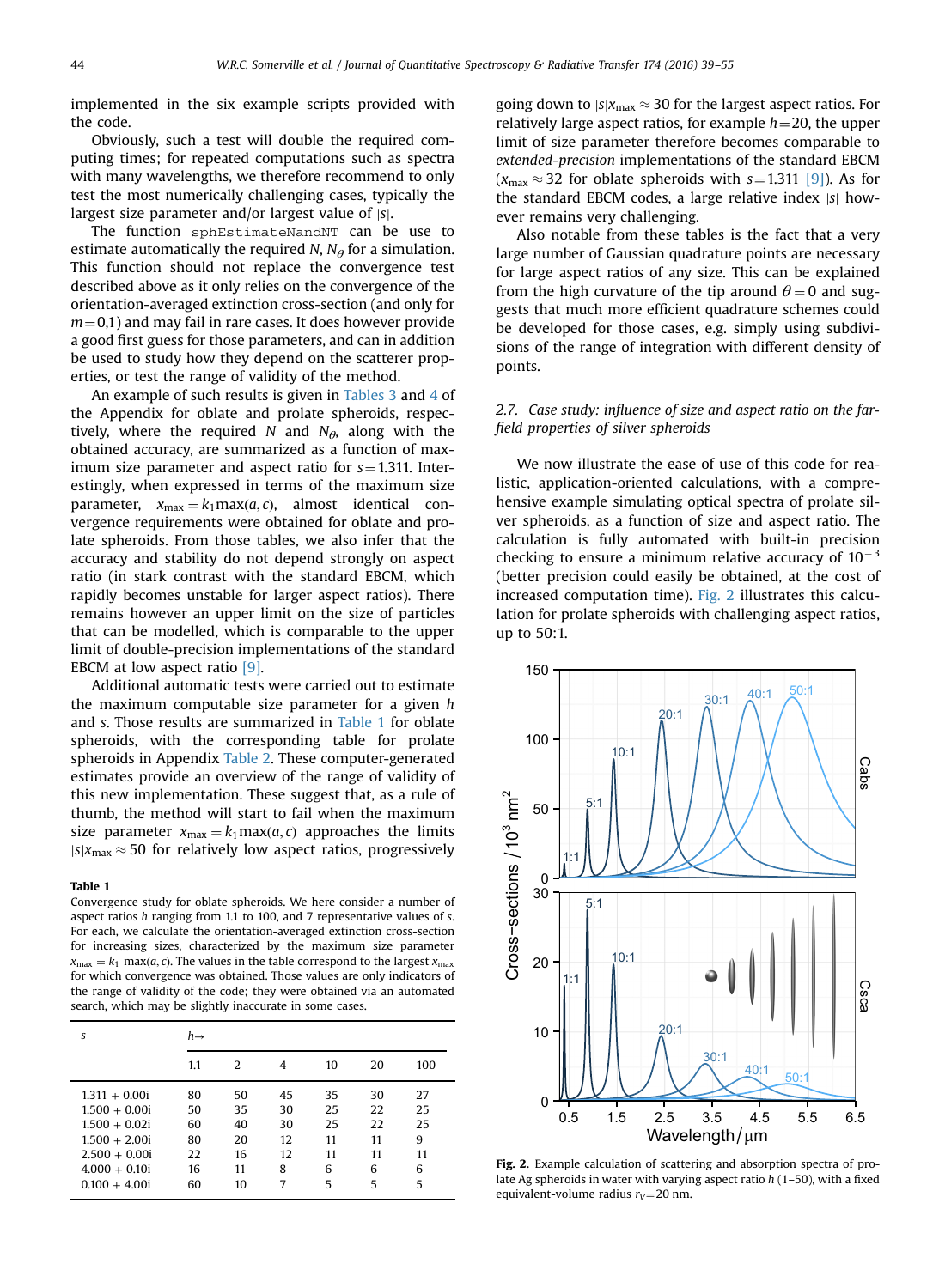<span id="page-6-0"></span>

Fig. 3. Color map of fixed-orientation absorption spectra of Ag spheroids in water with varying aspect ratio (from 1 to 5), for 6 different sizes (equivalent-volume radius  $r_V$  varied from 15 nm to 90 nm, from top to bottom).

Another set of results is presented in Fig. 3, which provides a comprehensive perspective on the optical properties of such particles, with sizes closer to experimentally accessible values. The optical response is dominated by plasmon resonances, which vary with the size and shape of the particles. The full calculation presented in Fig. 3 ran for a few hours on a standard desktop computer, and produced  $\sim$  3.6  $\times$  10<sup>5</sup> data points (1200 combinations of parameter values, and 300 wavelengths per spectrum).

Figure 3 highlights a number of interesting physical features of relevance to the field of plasmonics. Small elongated particles behave as nano-antennas, with a dipolar resonance that red-shifts with increasing aspect ratio [\[13\].](#page-16-0) The strength of the absorption increases initially with larger particle size, and red-shifts, but as the larger particles scatter more efficiently the plasmon resonance suffers additional radiative damping, which results in a broadening of the resonance, and a plateau of peak absorption at larger sizes. Larger particle sizes also support multipolar resonances, here visible in the bottom two panels as sharp lines around 400–600 nm.

Surface fields at specific points, or averaged over the whole particle surface, may also be calculated with similar ease. The ability to routinely simulate the electromagnetic response of elongated particles with comparable ease of use and accuracy to Mie theory should thus enable, as demonstrated in this illustrative example, the exploration of a much broader range of parameters, and perhaps bring out new physical insights.

## 3. Underlying principles of the code

A detailed description of the T-matrix/EBCM method can be found in Ref.  $[4]$ . The most important aspects and notations along with the details of the new algorithm implemented here can be found in Ref. [\[2\].](#page-16-0) We will not repeat all this information here, only summarize the most relevant aspects, and will refer to the equations and notations of Ref. [\[2\]](#page-16-0) when needed.

#### 3.1. Spherical coordinates

To apply the T-matrix/EBCM method, the geometry must be defined in spherical coordinates, with the fol-lowing conventions (see inset of [Fig. 1](#page-2-0)): a point  $M$  is represented by  $(r, \theta, \phi)$  where,

- $r \geq 0$  is the distance from origin O.
- $0 \le \theta \le \pi$  is the co-latitude, angle between  $e_z$  and **OM**.
- $0 \le \phi \le 2\pi$  is the longitude, angle between  $e_x$  and the projection of **OM** on  $(xOy)$ .

The spherical coordinates are thus related to the Cartesian coordinates by:

$$
\begin{cases}\n x = r \sin \theta \cos \phi \\
 y = r \sin \theta \sin \phi \\
 z = r \cos \theta\n\end{cases}
$$
\n(3)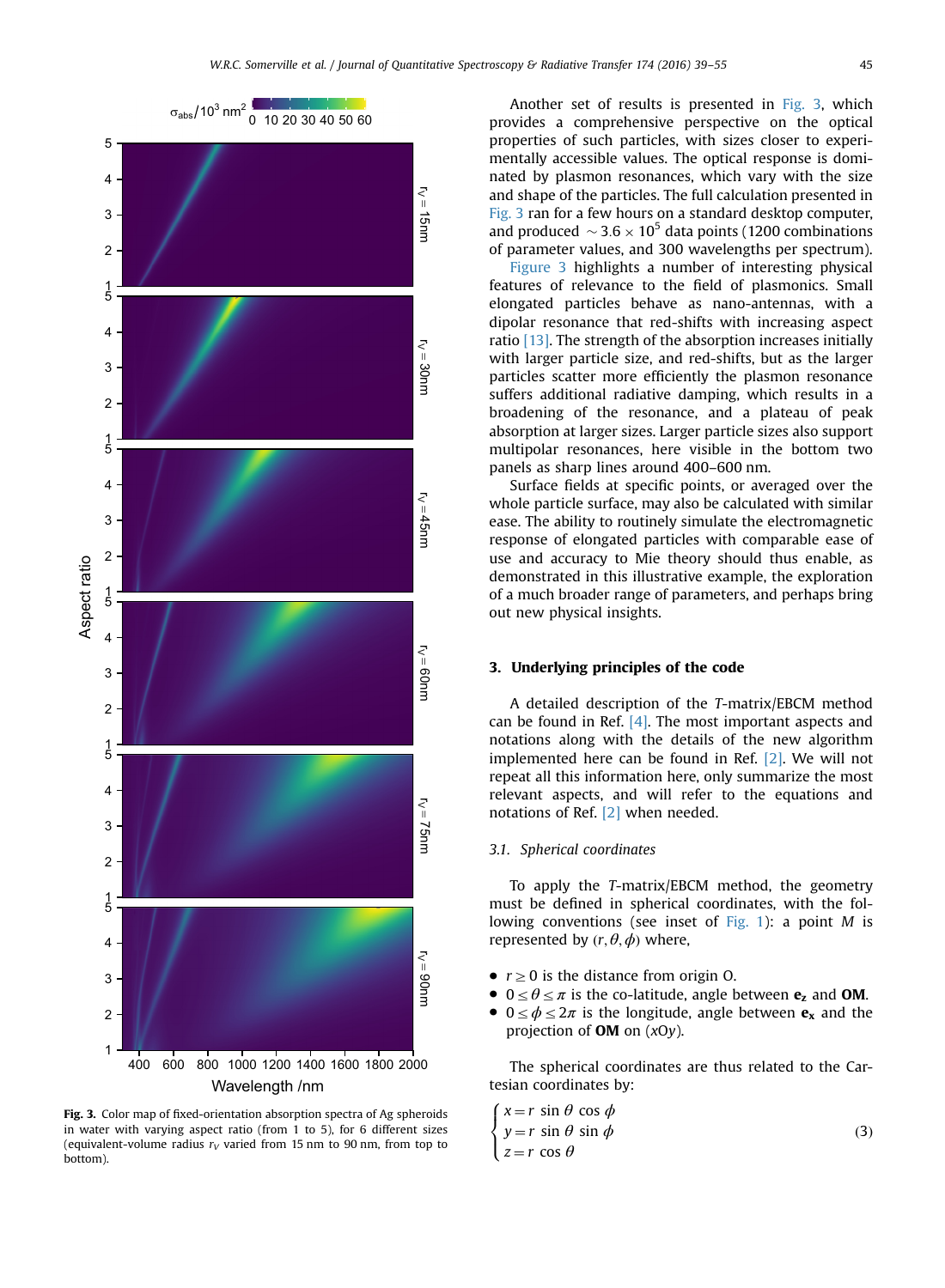<span id="page-7-0"></span>Moreover, the unit base vectors in Cartesian and spherical coordinates are related through:

$$
\mathbf{e}_r = \sin \theta \cos \phi \, \mathbf{e}_x + \sin \theta \sin \phi \, \mathbf{e}_y + \cos \theta \, \mathbf{e}_z
$$
\n
$$
\mathbf{e}_\theta = \cos \theta \cos \phi \, \mathbf{e}_x + \cos \theta \sin \phi \, \mathbf{e}_y - \sin \theta \, \mathbf{e}_z
$$
\n
$$
\mathbf{e}_\phi = -\sin \phi \, \mathbf{e}_x + \cos \phi \, \mathbf{e}_y \tag{4}
$$

The inverse relations are:

 ${\bf e}_x = \sin \theta \cos \phi {\bf e}_r + \cos \theta \cos \phi {\bf e}_\theta - \sin \phi {\bf e}_\phi$  $\mathbf{e}_y = \sin \theta \sin \phi \, \mathbf{e}_r + \cos \theta \sin \phi \, \mathbf{e}_{\theta} + \cos \phi \, \mathbf{e}_{\phi}$  $\mathbf{e}_z = \cos \theta \, \mathbf{e}_r - \sin \theta \, \mathbf{e}_\theta$  (5)

#### 3.2. The spheroid geometry

This code is specific to spheroids, which are described in spherical coordinates as [\(Fig. 1](#page-2-0)):

$$
r(\theta) = \frac{ac}{\sqrt{a^2 \cos^2 \theta + c^2 \sin^2 \theta}}
$$
(6)

$$
\frac{dr}{d\theta} = r_{\theta} = \frac{a^2 - c^2}{a^2 c^2} r(\theta)^3 \sin \theta \cos \theta, \tag{7}
$$

where  $\alpha$  is the semi-axis length along the  $x$ - and  $y$ -axes, and c is the semi-axis length along the z-axis, which is the axis of revolution.

There are two classes of spheroids that may be con-sidered ([Fig. 1](#page-2-0)). Oblate spheroids  $(a > c)$  are "smarties"-like (flattened), while *prolate* spheroids  $(c > a)$  resemble a rugby ball (or a cigar, depending on your inclination). The degenerate case where  $a=c$  reduces to a sphere. The aspect ratio,  $h$ , is defined as the ratio between maximum and minimum distances from the origin:

$$
h = \frac{r_{\text{max}}}{r_{\text{min}}} = \begin{cases} \frac{a}{c} & \text{for oblate spheroids,} \\ \frac{c}{a} & \text{for prolate spheroids.} \end{cases}
$$
(8)

Note that this is different from  $[9]$  where the aspect ratio is chosen as  $a/c$  and therefore smaller than unity for prolate spheroids.

Often, spheroids are characterized by their equivalentvolume sphere radius  $r<sub>V</sub>$ , or their equivalent-area sphere radius,  $r_A$ . The volume of a spheroid is

$$
V = \frac{4}{3}\pi a^2 c \tag{9}
$$

and hence the equivalent-volume radius is

$$
r_V = \sqrt[3]{a^2c}.\tag{10}
$$

The surface area of a spheroid is

$$
S = \begin{cases} 2\pi a^2 \left( 1 + \frac{1 - e^2}{e} \tanh^{-1} e \right) & \text{if oblate} \\ 2\pi a^2 \left( 1 + \frac{c}{ae} \sin^{-1} e \right) & \text{if prolate} \end{cases}
$$
(11)

where  $e$  is the eccentricity, which with our definition of the aspect ratio  $(h > 1)$  can be written as  $e = \sqrt{h^2 - 1}/h$  for both types of spheroids. From this, it is possible to express

the equivalent-area sphere radius as

$$
r_A = \begin{cases} a\sqrt{\frac{1}{2} + \frac{1 - e^2}{2e}} \tanh^{-1} e & \text{if oblate} \\ a\sqrt{\frac{1}{2} + \frac{c}{2ae}} \sin^{-1} e & \text{if prolate.} \end{cases}
$$
(12)

These values  $r_V$  and  $r_A$  are provided here for reference, but they are not used explicitly in the code.

#### 3.3. Principle of the T-matrix/EBCM method

The T-matrix/EBCM method can be viewed as an extension of Mie theory to non-spherical scatterer geometries. In both Mie theory and the T-matrix method, the fields are expanded in terms of vector spherical wavefunctions (VSWFs), as

$$
\mathbf{E}_{\rm inc} = E_0 \sum_{n,m} a_{nm} \mathbf{M}_{nm}^{(1)}(k_1 \mathbf{r}) + b_{nm} \mathbf{N}_{nm}^{(1)}(k_1 \mathbf{r})
$$
(13)

$$
\mathbf{E}_{\text{sca}} = E_0 \sum_{n,m} p_{nm} \mathbf{M}_{nm}^{(3)}(k_1 \mathbf{r}) + q_{nm} \mathbf{N}_{nm}^{(3)}(k_1 \mathbf{r})
$$
(14)

$$
\mathbf{E}_{int} = E_0 \sum_{n,m} c_{nm} \mathbf{M}_{nm}^{(1)}(k_2 \mathbf{r}) + d_{nm} \mathbf{N}_{nm}^{(1)}(k_2 \mathbf{r})
$$
(15)

where for convenience the external field is decomposed into the sum of incident and scattered fields as  $\mathbf{E}_{out} = \mathbf{E}_{inc} + \mathbf{E}_{sca}$ .  $k_1$  ( $k_2$ ) is the wavevector in the embedding medium (particle),  $M^{(1)}$  and  $N^{(1)}$  are the magnetic and electric regular (finite at the origin) VSWFs, and  $M^{(3)}$  and  $N^{(3)}$  are the irregular magnetic and electric VSWFs that satisfy the radiation condition for outgoing spherical waves. The indices  $m$  and  $n$  correspond to the projected and total angular momentum, respectively with  $|m| \le n$ and  $n = 1 \cdots \infty$ . The VSWFs definition can be found in Appendix C of Ref. [\[4\]](#page-16-0).

A unit incident field  $(E_0 = 1)$  is assumed everywhere in the code (by linearity, the fields scale proportionally to  $E_0$ ). We also note that all fields here refer to the timeindependent complex fields (or phasors), which represent harmonic monochromatic fields  $\tilde{E}(t)$  of angular frequency  $\omega$  using the following convention:

$$
\tilde{\mathbf{E}}(\mathbf{r},t) = \text{Re}\left(\mathbf{E}(\mathbf{r})e^{-i\omega t}\right). \tag{16}
$$

By linearity of the scattering equations, the expansion coefficients are linearly related and we can define four matrices as follows:

$$
\begin{pmatrix} \mathbf{p} \\ \mathbf{q} \end{pmatrix} = -\mathbf{P} \begin{pmatrix} \mathbf{c} \\ \mathbf{d} \end{pmatrix}, \quad \begin{pmatrix} \mathbf{a} \\ \mathbf{b} \end{pmatrix} = \mathbf{Q} \begin{pmatrix} \mathbf{c} \\ \mathbf{d} \end{pmatrix}, \tag{17}
$$

$$
\begin{pmatrix} \mathbf{p} \\ \mathbf{q} \end{pmatrix} = \mathbf{T} \begin{pmatrix} \mathbf{a} \\ \mathbf{b} \end{pmatrix}, \quad \begin{pmatrix} \mathbf{c} \\ \mathbf{d} \end{pmatrix} = \mathbf{R} \begin{pmatrix} \mathbf{a} \\ \mathbf{b} \end{pmatrix}, \tag{18}
$$

where the expansions coefficients are formally grouped in vectors **a**, **b**, **c**, **d**, **p**, **q** with a combined index  $p \equiv (n, m)$ .

Each of these matrices can be written in block notation as follows, with the block index referring to the type of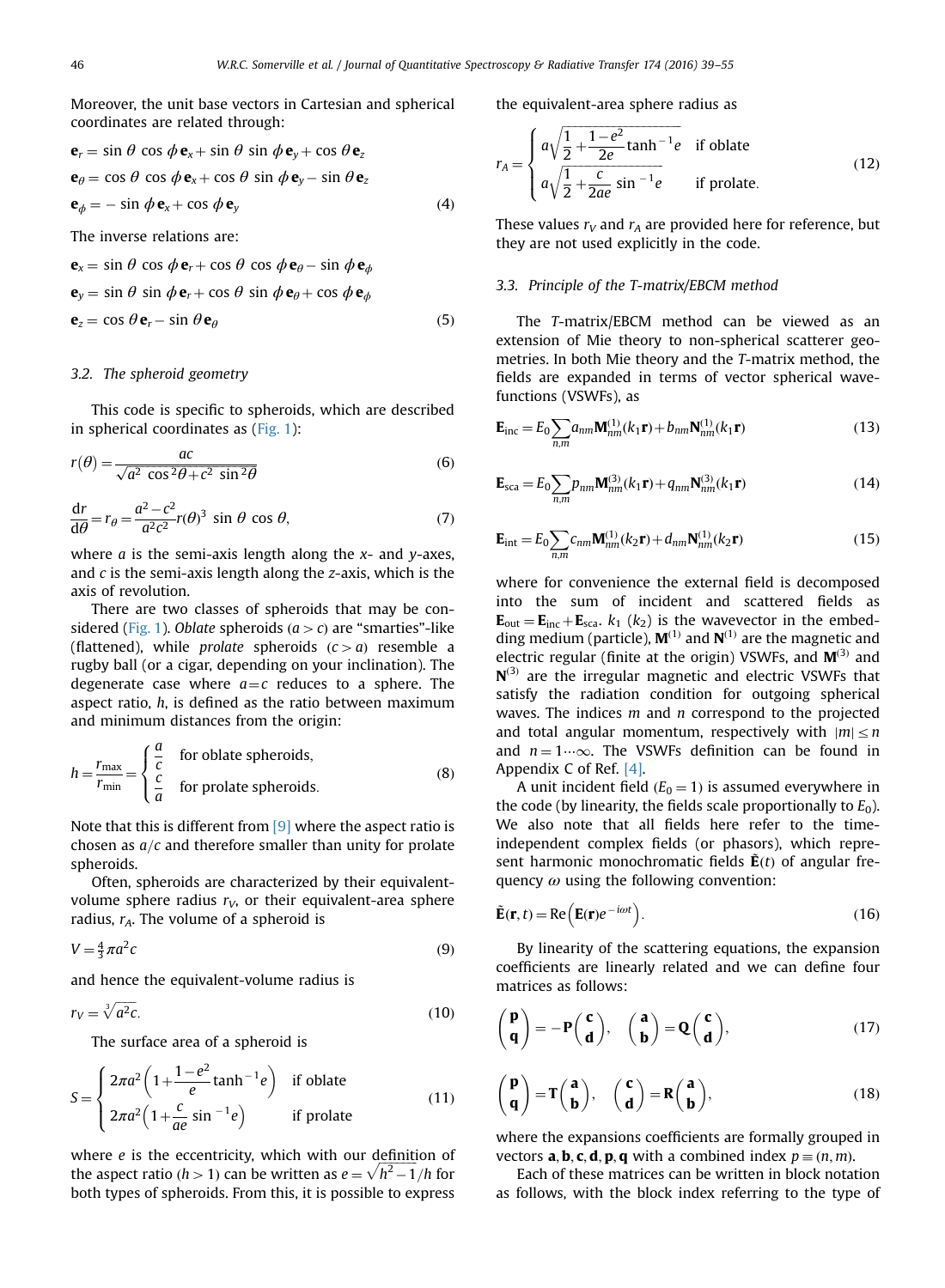<span id="page-8-0"></span>multipole (electric or magnetic):

$$
\mathbf{Q} = \begin{pmatrix} \mathbf{Q}^{11} & \mathbf{Q}^{12} \\ \mathbf{Q}^{21} & \mathbf{Q}^{22} \end{pmatrix}.
$$
 (19)

Each block is an infinite square matrix, which is in practice truncated to only include elements acting on multipole orders up to a maximum order N. Taking into account  $|m| \le n$ , each block in the matrix has dimensions  $N(N+2) \times N(N+2)$ . The most common method to calculate those matrices is the Extended Boundary-Condition Method (EBCM) also called the Null-Field Method, where the matrix elements of  $P$ ,  $Q$  are obtained as surface integrals on the particle as derived for example in Ref. [\[4,](#page-16-0) [Section 5.8\].](#page-16-0)

In practice, the expansion coefficients of the incident field  $(a, b)$  are known, and the scattered field can be obtained from T, while the internal field results from R. From the above equations, those two matrices can be computed from P and Q as:

$$
\mathbf{T} = -\mathbf{P}\mathbf{Q}^{-1}, \quad \mathbf{R} = \mathbf{Q}^{-1}.
$$
 (20)

The matrix T contains all information about the scatterer. It allows in particular for analytical averaging over all orientations [\[9,](#page-16-0)14–[17\]](#page-16-0) or solving multiple scattering pro-blems by an ensemble of particles [\[16-18\]](#page-16-0).

#### 3.4. Additional simplifications for spheroids

For particles with symmetry of revolution, such as spheroids, expansion coefficients with different m values are entirely decoupled, and one can therefore solve the problem for each value of  $m$ , where  $m$  can be viewed as a fixed parameter (which will be implicit in most of our notations). This means that each large  $2N(N+2) \times$  $2N(N+2)$  matrix can be decoupled into  $2N+1$  independent matrices with  $m = -N \cdots N$ , each of size  $2(N-m+1) \times$  $2(N-m+1)$  (or  $2N \times 2N$  for  $m=0$ ). Moreover, we have:

$$
T_{n,k|-m}^{11} = T_{n,k|m}^{11}, \quad T_{n,k|-m}^{12} = -T_{n,k|m}^{21},
$$
  
\n
$$
T_{n,k|-m}^{21} = -T_{n,k|m}^{12}, \quad T_{n,k|-m}^{22} = T_{n,k|m}^{22}.
$$
\n(21)

and therefore only  $m \geq 0$  values need to be considered in the calculation of T.

Furthermore, the surface integrals reduce to line integrals, for which we have recently proposed a number of simplified expressions [\[19\]](#page-16-0).

Reflection symmetry with respect to the equatorial plane also results in a number of additional simplifications (see Section 5.2.2 of Ref.  $[4]$  and Section 2.3 of Ref.  $[2]$ ). Half of the matrix entries are zero because of the symmetry in changing  $\theta \rightarrow \pi - \theta$  and the other integrals are simply twice the integrals evaluated over the half-range 0 to  $\pi/2$ . Explicitly, we have

$$
P_{nk}^{11} = P_{nk}^{22} = Q_{nk}^{11} = Q_{nk}^{22} = 0 \quad \text{if } n+k \text{ odd},
$$
  
\n
$$
P_{nk}^{12} = P_{nk}^{21} = Q_{nk}^{12} = Q_{nk}^{21} = 0 \quad \text{if } n+k \text{ even},
$$
\n(22)

and identical relations for  $T$  and  $R$ . From the point of view of numerical implementation, it means that only half the elements need to be computed and stored. More importantly, it also implies that we can rewrite Eqs.  $(17)$  and  $(18)$ as two independent sets of equations  $[2]$ . Explicitly, we

define

$$
\mathbf{a}_e = \begin{pmatrix} a_2 \\ a_4 \\ \vdots \end{pmatrix}, \quad \mathbf{b}_o = \begin{pmatrix} b_1 \\ b_3 \\ \vdots \end{pmatrix}, \quad \mathbf{a}_o = \begin{pmatrix} a_1 \\ a_3 \\ \vdots \end{pmatrix}, \quad \mathbf{b}_e = \begin{pmatrix} b_2 \\ b_4 \\ \vdots \end{pmatrix}, \tag{23}
$$

and similarly for **c**, **d**, **p**, **q**. We also define the matrices  $Q_{\text{en}}$ and  $Q_{\text{oe}}$  from  $Q$  as:

$$
\mathbf{Q}_{\mathbf{e}\mathbf{o}} = \begin{pmatrix} \mathbf{Q}_{\text{ce}}^{11} & \mathbf{Q}_{\text{e}\text{o}}^{12} \\ \mathbf{Q}_{\text{oe}}^{21} & \mathbf{Q}_{\text{oo}}^{22} \end{pmatrix}, \quad \mathbf{Q}_{\mathbf{o}\mathbf{e}} = \begin{pmatrix} \mathbf{Q}_{\text{o}\text{o}}^{11} & \mathbf{Q}_{\text{o}\text{c}}^{12} \\ \mathbf{Q}_{\text{e}\text{o}}^{21} & \mathbf{Q}_{\text{ce}}^{22} \end{pmatrix}, \tag{24}
$$

where  $Q_{eo}^{12}$  denotes the submatrix of  $Q^{12}$  with even row indices and odd column indices, and similarly for the others. One can see that  $Q_{eo}$  and  $Q_{oe}$  contain all the nonzero elements of  $Q$  and exclude all the elements that must be zero by reflection symmetry, so this is an equivalent description of the Q-matrix.

The equations relating the expansion coefficients then decouple into two sets of independent equations, for example

$$
\begin{pmatrix} \mathbf{a}_e \\ \mathbf{b}_o \end{pmatrix} = \mathbf{Q_{eo}} \begin{pmatrix} \mathbf{c}_e \\ \mathbf{d}_o \end{pmatrix}, \quad \begin{pmatrix} \mathbf{a}_o \\ \mathbf{b}_e \end{pmatrix} = \mathbf{Q_{oe}} \begin{pmatrix} \mathbf{c}_o \\ \mathbf{d}_e \end{pmatrix}, \tag{25}
$$

and similar expressions deduced from Eqs. [\(17\)](#page-7-0) and [\(18\)](#page-7-0) for  $P$ ,  $T$ , and  $R$ . As a result, the problem of finding the  $2(N-m+1) \times 2(N-m+1)$  T- (or R-) matrix up to multipole order N reduces to finding the two decoupled Tmatrices T<sub>eo</sub> and T<sub>oe</sub>, each of size  $(N-m+1) \times (N-m+1)$ , namely:

$$
T_{eo} = -P_{eo}(Q_{eo})^{-1}, \quad T_{oe} = -P_{oe}(Q_{oe})^{-1}.
$$
 (26)

These symmetries and the definitions of this section are used in the code to compute and store the matrices.

#### 3.5. Angular functions

The T-matrix integrals and many of the physical properties are expressed in terms of angular ( $\theta$ -dependent) functions, which are derived from the associated Legendre functions  $P_n^m(x)$ . We here summarize the most important definitions. The associated Legendre functions may be written in terms of the Legendre polynomials as (for  $m\geq 0$ )

$$
P_n^m(x) = (-1)^m (1 - x^2)^{m/2} \frac{d^m}{dx^m} P_n(x)
$$
 (27)

where the polynomial is given by the expression

$$
P_n(x) = \frac{1}{2^n n!} \frac{d^n}{dx^n} (x^2 - 1)^n.
$$
 (28)

The factor  $(-1)^m$  in the definition of Eq. (27) is known as the Condon–Shortley phase. In the case of negative  $m$ , the expression for the associated Legendre function is

$$
P_n^{-m}(x) = (-1)^m \frac{(n-m)!}{(n+m)!} P_n^m(x).
$$
 (29)

Following Ref.  $[4]$ , we do not use the associated Legendre functions directly, but rather some functions obtained from them, which have more favorable numerical properties. We notably use a special case of the Wigner d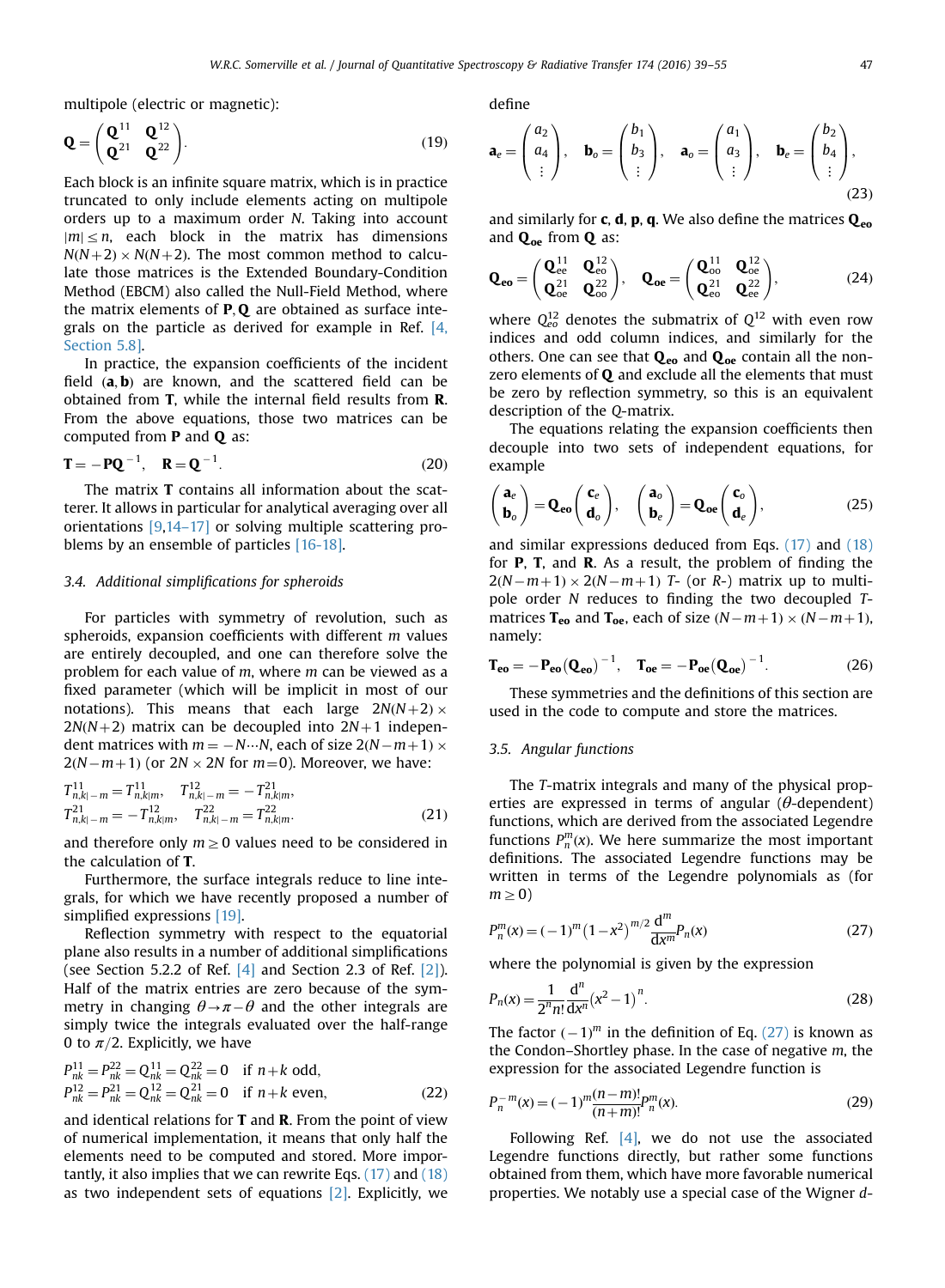functions:

$$
d_{nm}(\theta) \equiv d_{0m}^n(\theta) = (-1)^m \sqrt{\frac{(n-m)!}{(n+m)!}} P_n^m(\cos \theta)
$$
 (30)

where we make use of the simpler  $d_{nm}(\theta)$  notation. We will also use the functions  $\pi_{nm}(\theta)$  and  $\tau_{nm}(\theta)$ , derived from them as (Eqs.  $(5.16)$  and  $(5.17)$  of  $[4]$ ):

$$
\pi_{nm}(\theta) = \frac{md_{nm}(\theta)}{\sin \theta},
$$
  
\n
$$
\tau_{nm}(\theta) = \frac{d}{d\theta}d_{nm}(\theta).
$$
\n(31)

The function  $\pi_{nm}(\theta)$  is generated for  $m>0$  using the recursion relation (derived from Eq.  $(B.22)$  in  $[4]$ , see also [\[20\]](#page-16-0)):

$$
\pi_{n,m}(\theta) = \frac{1}{\sqrt{n^2 - m^2}} ((2n - 1)\cos\theta \pi_{n-1,m}(\theta))
$$

$$
-\sqrt{(n-1)^2 - m^2} \pi_{n-2,m}(\theta),
$$
(32)

applied for  $n \geq m+1$  with the initial conditions

$$
\pi_{m-1,m}(\theta) = 0
$$
  
\n
$$
\pi_{m,m}(\theta) = mA_m(\sin \theta)^{m-1}
$$
\n(33)

with  $A_m$  defined recursively as

 $A_0 = 1$ 

$$
A_{m+1} = A_m \sqrt{\frac{2m+1}{2(m+1)}}.
$$
\n(34)

 $\tau_{nm}$  is then calculated as

$$
\tau_{nm}(\theta) = \frac{-1}{m} \sqrt{n^2 - m^2} \pi_{n-1,m}(\theta) + \frac{n}{m} \cos \theta \pi_{nm}(\theta). \tag{35}
$$

For  $m < 0$ , the following relations are used:

$$
\pi_{n,-m}(\theta) = (-1)^{m+1} \pi_{nm}(\theta),
$$
  
\n
$$
\tau_{n,-m}(\theta) = (-1)^m \tau_{nm}(\theta).
$$
\n(36)

Finally, for  $m=0$ , we have

$$
\pi_{n,0}(\theta) = 0
$$
  
\n
$$
\pi_{n,0}(\theta) = -\sin \theta P'_n(\cos \theta).
$$
\n(37)

When  $d_{nm}(\theta)$  is needed, it is calculated as:

$$
\begin{cases}\n d_{n,m}(\theta) = \frac{1}{m} \sin \theta \pi_{n,m}(\theta) & \text{if } m \neq 0 \\
 d_{n,0}(\theta) = P_n(\cos \theta) & \text{if } m = 0\n\end{cases}
$$
\n(38)

In those latter expressions,  $d_{n,0}$  and  $\tau_{n,0}$  are obtained by standard recursion for the Legendre polynomials and their derivatives. For  $n \geq 1$ :

$$
d_{n,0} = \frac{2n-1}{n} \cos \theta \, d_{n-1,0} - \frac{n-1}{n} d_{n-2,0}
$$
  
\n
$$
\tau_{n,0} = \cos \theta \, \tau_{n-1,0} - n \, \sin \theta \, \tau_{n-2,0}
$$
  
\n
$$
d_{-1,0} = 0, \quad d_{0,0} = 1
$$
  
\n
$$
\tau_{-1,0} = 0, \quad \tau_{0,0} = -\sin \theta.
$$
 (39)

The function vshPinmTaunm computes the required angular functions using the above formulas, which are numerically stable and efficient  $[4]$ .

#### 3.6. Integral quadratures

All T-matrix integrals can be written as integrals over the variable  $cos(\theta)$ . The integrals are numerically computed using a standard Gauss–Legendre quadrature scheme with  $N_{\theta}$  points,

$$
\int_0^{\pi} f(\theta) \sin \theta \, d\theta = \int_{-1}^1 f(\theta) \, d(\cos \theta) \approx \sum_{p=1}^{N_{\theta}} w_p f(\theta_p), \quad (40)
$$

where  $\theta_p$  and  $w_p$  are the nodes and weights of the quadrature. The same procedure is also used for calculating surface-averaged field properties, but may require a different number of integration points.

The function auxInitLegendreQuad calculates these nodes and weights for any number  $N_{\theta}$  and uses the algorithm developed by Greg von Winckel available from the MATLAB Central website  $[21]$  (where it is called  $1$ gwt.m). For convenience the file Utils/quadTable.mat stores precalculated nodes and weights by steps of 5 from 50 up to 2000, which can reduce the calculation time.

For spheroids, the T-matrix integrals can be reduced to a half-interval by symmetry, so the nodes and weights are computed for quadrature order  $2N_{\theta}$  and only the positive nodes  $\theta_p > 0$  are used (giving N<sub>θ</sub> quadrature points).

We note that alternative quadrature schemes could easily be used, and may perform better for these types of integrands (requiring fewer function evaluations). Unfortunately, in order to make the best use of vectorized calculations, paramount for efficient MATLAB code, the implementation of adaptive quadrature (with internal accuracy estimate) appears challenging and would require an important refactoring of those functions performing numerical integrations.

#### 3.7. Computation of the  $P$  and  $Q$  matrices

The formulas used for the computation of the integrals of the P and Q matrices are given in [Section 2.2](#page-3-0) of Ref. [\[2\]](#page-16-0). Explicitly, we use the following equations from Ref. [\[2\]](#page-16-0):

$$
\begin{cases}\n\mathbf{P}^{12}, \mathbf{Q}^{12}: \text{ Eqs. (11) and (15)} \\
\mathbf{P}^{21}, \mathbf{Q}^{21}: \text{ Eqs. (12) and (16)} \\
\mathbf{P}^{11}, \mathbf{Q}^{11}: \text{ Eqs. (17) and (18)} \\
\mathbf{P}^{22}, \mathbf{Q}^{22}: \text{ Eqs. (19)-(22)}\n\end{cases}
$$
\n(41)

The diagonal terms are treated separately and we use:

$$
\begin{cases}\nP_{nn}^{11}, Q_{nn}^{11}: \text{ Eqs. (23), (25), and (65)} \\
P_{nn}^{22}, Q_{nn}^{22}: \text{ Eqs. (24), (26), and (27)}\n\end{cases}
$$
\n(42)

The algorithm used to avoid numerical cancellations was described in detail in  $[2]$  and summarized in Section 4.4 of [\[2\]](#page-16-0). All the technical details of the implementation can be found in Ref.  $[2]$ , in particular in the Appendix. Comments in the code also explain the most important steps, using the same notation and referring to equations and sections of Ref. [\[2\]](#page-16-0).

The function sphCalculatePQ handles all those calculations and returns the two matrices.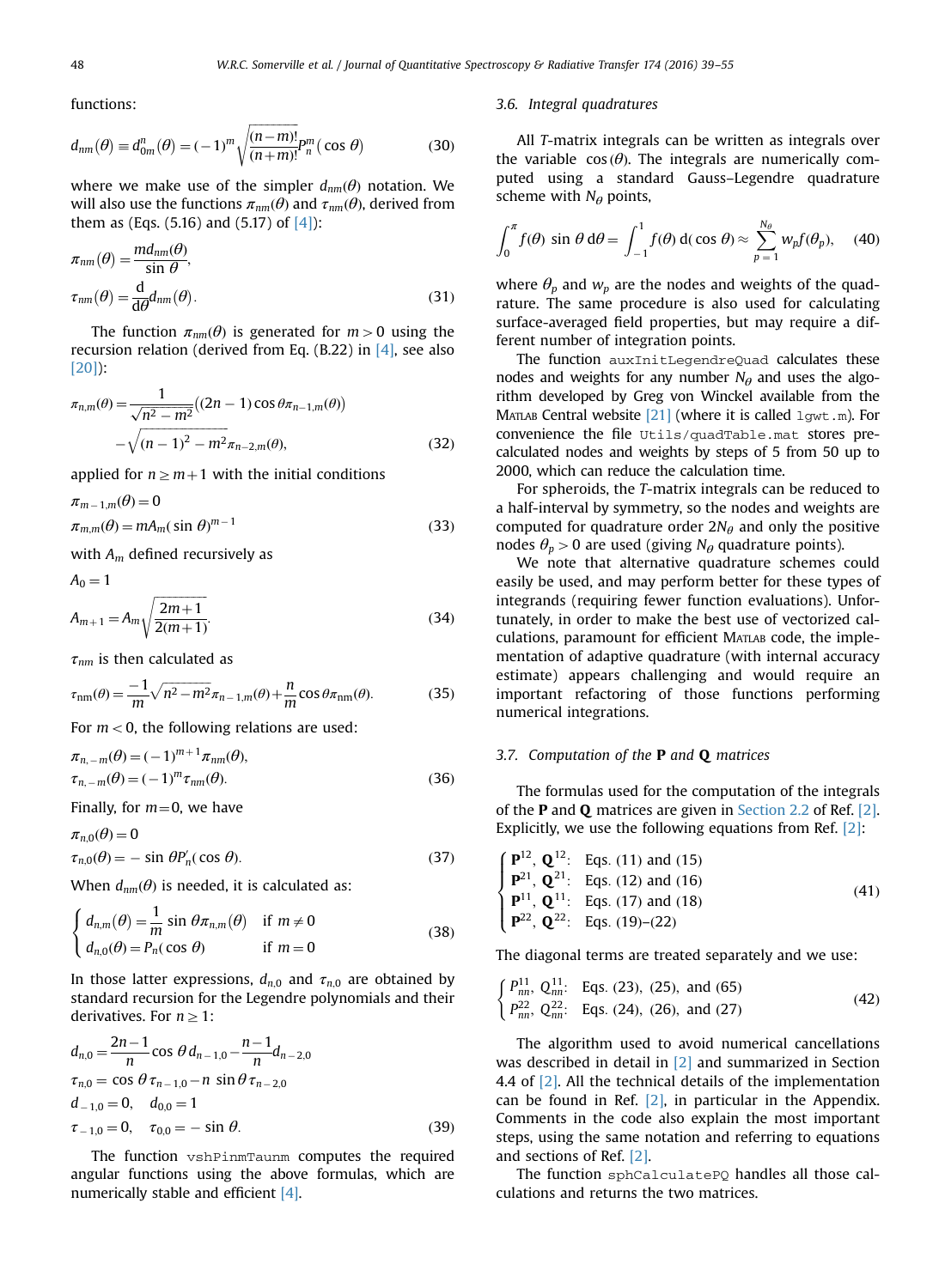<span id="page-10-0"></span>The functions sphGetModifiedBesselProducts, sphGetXiPsi, and sphGetFpovx are used specifically to implement the new algorithm.

One important parameter of the new algorithm is the number of multipoles,  $N_B$ , used to estimate the modified Bessel products. For large size parameters, it may be necessary to use  $N_B > N_Q$  to obtain accurate results. Whether this precaution is necessary can be easily checked before carrying out the bulk of the calculations. The function sphEstimateNB can be called to provide such an estimate for  $N_B$ . It calculates the modified Bessel products  $(F^+ / x)$  for the maximum size parameter and the smallest and largest s (if  $\lambda$ -dependent) for increasing  $N_B$  until all results up to  $n = N<sub>0</sub>$  have converged (within a specified relative accuracy, the default value is  $10^{-13}$ ).

#### 3.8. Matrix inversion for  $T$  and  $R$  matrices

The inversion of the linear systems for  $T$  and  $R$  is performed using block inversion as detailed in Section 4.5 of [\[2\]](#page-16-0). Specifically, the inversion is carried out with the following steps (Eq.  $(70)$  of  $[2]$ ):

$$
F_1 = (Q^{11})^{-1},
$$
  
\n
$$
G_1 = P^{11}F_1, G_3 = P^{21}F_1, G_5 = Q^{21}F_1.
$$
  
\n
$$
F_2 = [Q^{22} - G_5Q^{12}]^{-1},
$$
  
\n
$$
G_2 = P^{22}F_2, G_4 = P^{12}F_2, G_6 = Q^{12}F_2.
$$
  
\n
$$
T^{12} = G_1G_6 - G_4, T^{22} = G_3G_6 - G_2,
$$
  
\n
$$
T^{11} = G_1 - T^{12}G_5, T^{21} = G_3 - T^{22}G_5.
$$
\n(43)

This is carried out separately for  $T_{eo}$  and  $T_{oe}$ .

Two matrix inversions are needed in those steps (to compute  $\mathbf{F}_1$  and  $\mathbf{F}_2$ ). Because of the often near-singular nature of the matrices, the choice of the inversion algorithm can have dramatic consequences on the numerical stability of the calculations. A number of options have been proposed and studied in the literature. In [\[22\]](#page-16-0), a method based on a LU factorization with partial row pivoting (equivalent to  $A/B$  in MATLAB to get  $\mathbf{A}\mathbf{B}^{-1})$  was proposed. In [\[2\]](#page-16-0), we observed that  $(B.\,'\A)$ .' appeared to be more numerically stable. This amounts to a LU factorization with partial column pivoting (as opposed to row pivoting as suggested in [\[22\]](#page-16-0)). Although not explicitly stated as such, we believe this is equivalent to the improved algorithm proposed in [\[23\]](#page-16-0) and based on Gaussian elimination with back-substitution.

In SMARTIES, we implement the inversion algorithm explicitly to avoid using the  $\setminus$  operator, which has a different behavior in MATLAB and Octave for near-singular matrices. The steps are as follows. The function  $1u$  is called on the transpose of the matrix,  $B<sup>T</sup>$ , to enforce column pivoting instead of rows, i.e. we obtain lower and upper triangular matrices L and U and a permutation matrix P such that

$$
LU = PBT.
$$
 (44)

The solution of  $XB = A$  is then obtained by successively solving the following two triangular linear systems and

transposing the result, i.e.

$$
LZ = PA^{T}
$$
 (45)

$$
UV = Z \tag{46}
$$

$$
\mathbf{X} = \mathbf{Y}^{\mathrm{T}} \tag{47}
$$

 $\mathbf{F}_1$  and  $\mathbf{F}_2$  are calculated with this algorithm by setting  $A = I$ . Note that with this algorithm, we have not noticed any difference in accuracy when calculating T directly from solving  $TQ = -P$  as opposed to calculating **R** first from  $\text{RO} = \text{I}$  and then deducing **T** from  $\text{T} = -\text{PR}$ .

The function rvhGetTRfromPQ calculates T (and optionally **).** 

Note that, as explained in detail in Ref. [\[3\]](#page-16-0), the elements of the T-matrix are not accurate up to multipole  $n = N<sub>Q</sub>$ even when  $P$  and  $Q$  are. If an accurate T-matrix up to multipole N is required, it is therefore necessary to calculate **P** and **Q** with  $N_0 = N + \Delta$  multipoles, and then truncate the obtained T-matrix down to  $N$  multipoles (see [\[3\]](#page-16-0) for full details). In such cases, the function sphEstimateDelta can be used to estimate  $\Delta$  and the function rvhTruncateMatrices is then used to truncate T down to N multipoles.

In principle, the T-matrix should satisfy general symmetry relations arising from optical reciprocity [\[3,4\]](#page-16-0), namely:

$$
T_{nk}^{11} = T_{kn}^{11}, \quad T_{nk}^{21} = -T_{kn}^{12},
$$
  
\n
$$
T_{nk}^{12} = -T_{kn}^{21}, \quad T_{nk}^{22} = T_{kn}^{22}.
$$
\n(48)

It was suggested in  $\left[3,24\right]$  that the upper triangular part of the T-matrix is more accurate in challenging cases than the lower triangular part. Using the function ryhGetSymmetricMat, one can use these symmetry relations to deduce the lower parts from the upper parts. This can slightly increase the range of validity of the method.

As pointed out in  $[3]$ , these precautions are not necessary in many cases, and it is sufficient to check that the desired physical properties have converged (see convergence tests in [Section 2.6\)](#page-4-0).

#### 3.9. Orientation-averaged properties

One of the advantages of the T-matrix formalism is that the optical properties for any orientation can in principle be derived from a single computation of the scatterer Tmatrix. In particular, once the T-matrix has been calculated, it is possible to calculate analytically the optical properties of a (non-interacting) collection of randomly oriented scatterers. Such orientation-averaged far-field cross-sections are evaluated as detailed in Ref. [\[4\]](#page-16-0). We have in particular (Eqs.  $(5.107)$  and  $(5.141)$  of  $[4]$ ):

$$
\langle C_{ext} \rangle = \frac{-2\pi}{k_1^2} \sum_{n,m} \text{Re} \left( T_{nn|m}^{11} + T_{nn|m}^{22} \right),
$$
  
= 
$$
\frac{-2\pi}{k_1^2} \sum_{\substack{n=1 \dots \infty \\ n=0 \dots n}} (2 - \delta_{m,0}) \text{Re} \left( T_{nn|m}^{11} + T_{nn|m}^{22} \right)
$$
(49)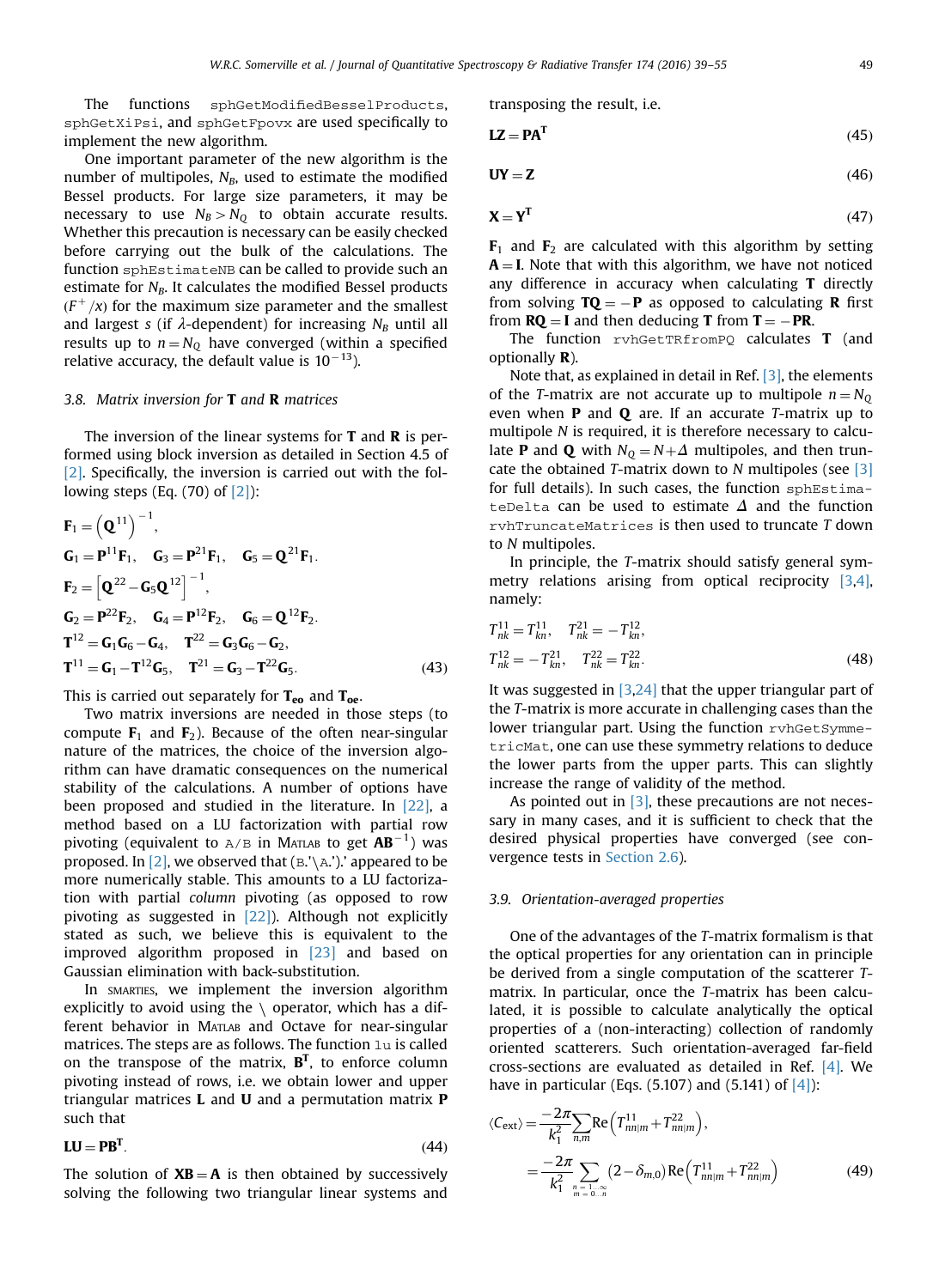$$
\langle C_{\text{sca}} \rangle = \frac{2\pi}{k_1^2} \sum_{\substack{n \text{ odd} \\ n \equiv 0 \pmod{1} \\ n \equiv 0 \pmod{1}}} (2 - \delta_{m,0}) \times \left( \left| T_{nk|m}^{11} \right|^2 + \left| T_{nk|m}^{12} \right|^2 + \left| T_{nk|m}^{21} \right|^2 + \left| T_{nk|m}^{22} \right|^2 \right)
$$
\n
$$
(50)
$$

$$
\langle C_{\rm abs} \rangle = \langle C_{\rm ext} \rangle - \langle C_{\rm sca} \rangle. \tag{51}
$$

The function rvhGetAverageCrossSections calculates those cross-sections from a previously obtained Tmatrix.

#### 3.10. Scattering matrix for random orientation

The T-matrix formalism can also be used to efficiently and accurately compute the scattering matrix for randomly oriented scatterers. The full details of such calculations are described in Section 5.5 of Ref. [\[4\]](#page-16-0) and the corresponding algorithm has been implemented in standard T-matrix codes  $[9]$ . For convenience, we here provide a function pstScatteringMatrixOA to calculate this scattering matrix and output the results in the same format as in Ref. [\[9\].](#page-16-0) This function (and the subroutines it uses) is a direct port of those FORTRAN routines into MATLAB and are here provided for convenience with permission from M. Mishchenko. Because no attempt was made to optimize them for MATLAB, they are much slower than the corresponding FORTRAN routines. For any intensive scattering matrix calculations, it is therefore recommended to export the T-matrix obtained from MATLAB and run the calculations in FORTRAN using the code of Ref. [\[9\]](#page-16-0).

#### 3.11. Incident field

For scatterers with a fixed orientation, one first needs to define the incident field through its corresponding expansion coefficients  $a_{nm}$  and  $b_{nm}$  (Eq. [\(13\)](#page-7-0)). Only incident plane waves with linear polarization are currently implemented in the code. For a general incident plane wave, those are given in Eqs.  $(C.56)$ – $(C59)$  of Ref. [\[4\]](#page-16-0). Explicitly, the field is:

$$
\mathbf{E}(\mathbf{r}) = \mathbf{E}_0 \exp(i\mathbf{k}_1 \cdot \mathbf{r})
$$
 (52)

and we define the incident k-vector direction with its two angles from spherical coordinates  $\theta_p$ ,  $\phi_p$ , i.e.:

$$
\mathbf{k}_1 = k_1 \mathbf{e}_{r_p}
$$
  
=  $k_1 \left( \sin \theta_p \cos \phi_p \mathbf{e}_x + \sin \theta_p \sin \phi_p \mathbf{e}_y + \cos \theta_p \mathbf{e}_z \right)$ . (53)

The incident field polarization, which must be perpendicular to  $\mathbf{k}_1$  is then defined by one angle  $\alpha_p$  as:

$$
\mathbf{E}_0 = E_0 \Big( \cos \alpha_p \mathbf{e}_{\theta_p} + \sin \alpha_p \mathbf{e}_{\phi_p} \Big)
$$
  
\n
$$
= E_0 \Big[ \Big( \cos \alpha_p \cos \theta_p \cos \phi_p - \sin \alpha_p \sin \phi_p \Big) \mathbf{e}_x
$$
  
\n
$$
+ \Big( \cos \alpha_p \cos \theta_p \sin \phi_p + \sin \alpha_p \cos \phi_p \Big) \mathbf{e}_y
$$
  
\n
$$
- \cos \alpha_p \sin \theta_p \mathbf{e}_z \Big]
$$
(54)

With those defined, the expansion coefficients are then obtained from:

$$
a_{nm} = \overline{d}_{nm} \left[ i \cos \alpha_p \pi_{nm}(\theta_p) + \sin \alpha_p \pi_{nm}(\theta_p) \right]
$$
  
\n
$$
b_{nm} = \overline{d}_{nm} \left[ i \cos \alpha_p \pi_{nm}(\theta_p) + \sin \alpha_p \pi_{nm}(\theta_p) \right]
$$
\n(55)

where

$$
\overline{d}_{nm} = (-1)^{m+1} \exp\left(-im\phi_p\right) \times i^n \sqrt{\frac{4\pi(2n+1)}{n(n+1)}}.
$$
 (56)

Note that if the incident field is incident along the z direction, then only  $|m| = 1$  terms are non-zero.

Here are a few examples of common configurations:

$$
KzEx: \quad \theta_p = 0, \quad \phi_p = 0, \quad \alpha_p = 0 \tag{57}
$$

KzEy: 
$$
\theta_p = 0
$$
,  $\phi_p = 0$ ,  $\alpha_p = \pi/2$  (58)

KxEz: 
$$
\theta_p = \pi/2
$$
,  $\phi_p = 0$ ,  $\alpha_p = \pi$  (59)

KxEy: 
$$
\theta_p = \pi/2
$$
,  $\phi_p = 0$ ,  $\alpha_p = \pi/2$  (60)

The function vshMakeIncidentParameters can be used to define these parameters, and vshGetIncidentCoefficients to get the incident field coefficients. We note that these definitions were chosen for linear polarization, but elliptic polarization could be easily accommodated by amending the function vshGetIncidentCoefficients.

## 3.12. Expansion coefficients of scattered and internal fields and fixed-orientation cross-sections

Once the incident field expansion coefficients are defined, it is straightforward to obtain those of the scattered and internal fields from Eq.  $(18)$ . The function rvhGetExpansionCoefficients will carry out this task. The internal fields coefficients are only computed if the matrix R was calculated.

Once the expansion coefficients of the scattered field are known, the extinction, scattering, and absorption cross-sections are simply obtained from similar expressions as for standard Mie theory (Eq.  $(5.18)$  of  $[4]$ ):

$$
C_{\text{sca}} = \frac{1}{k_1^2} \sum_{n,m} \left( |c_{nm}|^2 + |d_{nm}|^2 \right) \tag{61}
$$

$$
C_{\text{ext}} = \frac{-1}{k_1^2} \sum_{n,m} \left( c_{nm}^* a_{nm} + d_{nm}^* b_{nm} \right) \tag{62}
$$

$$
C_{\rm abs} = C_{\rm ext} - C_{\rm sca}.\tag{63}
$$

## 3.13. Surface fields

T-matrix calculations have been mostly applied to farfield properties but for many applications in plasmonics, nanophotonics, optical forces, etc., the near-field properties are also needed.

The applicability of the T-matrix method to near-field calculations is still debated; a particular point of concern is to avoid reliance on the Rayleigh hypothesis, which is generally not valid. This implies that the scattered field expansion (Eq.  $(14)$ ) is no longer valid for fields near the scatterer surface (but it can be shown that it is valid at least outside the circumscribing sphere of the scatterer [\[4\]\)](#page-16-0).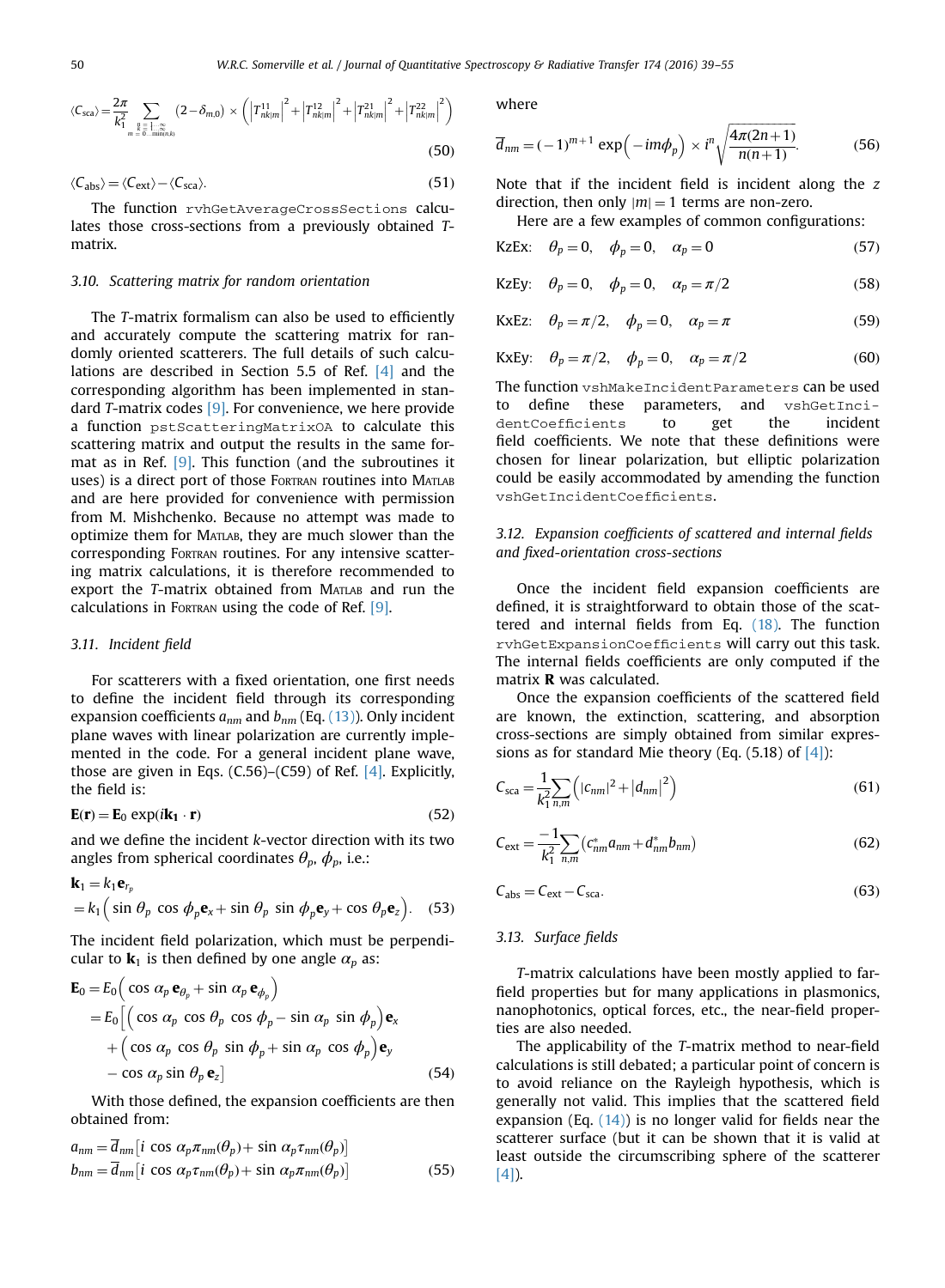<span id="page-12-0"></span>To circumvent this limitation, we here use an alternative approach relying on the internal field expansion  $(Eq. (15))$  $(Eq. (15))$  $(Eq. (15))$ , which remains valid everywhere at the surface (at least in the case of spheroids). This expansion allows us to calculate the internal field everywhere on the surface (but inside) of the particle,  $\overline{E}^{in}$ . In order to calculate fields  $\mathbf{\dot{E}}^{\text{out}}$  immediately outside the surface, we apply the standard boundary conditions:

$$
\left(\overline{\mathbf{E}}^{\text{int}} - \overline{\mathbf{E}}^{\text{out}}\right) \times \mathbf{n} = \mathbf{0}
$$
\n
$$
\left(\varepsilon_{\text{in}} \overline{\mathbf{E}}^{\text{int}} - \varepsilon_{\text{out}} \overline{\mathbf{E}}^{\text{out}}\right) \cdot \mathbf{n} = 0
$$
\n(64)

where the normal is

$$
\mathbf{n} = n_r \mathbf{e}_r + n_\theta \mathbf{e}_\theta \n= \frac{r}{\sqrt{r^2 + r_\theta^2}} \mathbf{e}_r - \frac{r_\theta}{\sqrt{r^2 + r_\theta^2}} \mathbf{e}_\theta.
$$
\n(65)

Explicitly, we have (using  $s^2 = \varepsilon_2/\varepsilon_1$ )

$$
\begin{aligned} \overline{E}_r^{\text{out}} &= \left[1 + (s^2 - 1)n_r^2\right] \overline{E}_r^{\text{in}} + \left[s^2 - 1\right] n_r n_\theta \overline{E}_\theta^{\text{in}} \\ E_\theta^{\text{out}} &= \left[s^2 - 1\right] n_r n_\theta \overline{E}_r^{\text{in}} + \left[1 + (s^2 - 1)n_\theta^2\right] \overline{E}_\theta^{\text{in}} \\ \overline{E}_\phi^{\text{out}} &= \overline{E}_\phi^{\text{in}} \end{aligned} \tag{66}
$$

The function pstSurfaceFields uses this method to calculate the surface electric field along with a number of surface-averaged properties relevant to plasmonics and other near-field applications. Note that the  $\phi$ -dependence of all quantities is relatively simple, since they can all be expressed as:

$$
A(r,\theta,\phi) = \sum_{m=-N}^{m=-N} A_m(r,\theta) \exp(im\phi).
$$
 (67)

Our code therefore calculates the  $2N+1$  variables  $A_m(r, \theta)$ and the  $\phi$ -dependence can then be trivially re-introduced.

## 3.14. Near fields

This method of calculating surface fields, however, cannot be used to obtain the near-field except exactly at the surface. For points sufficiently far from the particle, the scattered field may be obtained from Eq. [\(14\).](#page-7-0) However, for particles deviating from a sphere, the series may not converge for points close to the particle (failure of the Rayleigh hypothesis). To test whether a point converges, an indicative test is to increase the number of multipoles considered, and confirm that the calculated field converges to some value. If it fails to converge, either insufficient multipoles were considered, or the point is in a region where convergence will never be obtained. We have recently studied these aspects and developed an alternative method of computing near-fields, which will be discussed in detail elsewhere [\[25\]](#page-16-0). We only here give a brief overview of the method, which is implemented in the function pstGetNearField.

As originally suggested in Ref. [\[26\],](#page-16-0) we make use of the surface integral equation (Eq. (5.168) of [\[4\]](#page-16-0)), which expresses the scattered field in terms of the surface fields:

$$
\mathbf{E}_{\text{sca}}(\mathbf{r}') = \int_{S} dS \left\{ i\omega\mu_{0}[\mathbf{n} \times \mathbf{H}(\mathbf{r})] \cdot \overleftrightarrow{G}(\mathbf{r}, \mathbf{r}') + [\mathbf{n} \times \mathbf{E}(\mathbf{r})] \right.
$$

$$
\cdot \left[ \nabla \times \overleftrightarrow{G}(\mathbf{r}, \mathbf{r}') \right], \tag{68}
$$

where  $\vec{G}$  is the free-space Green's function. The surface fields **E**, **H** can be calculated accurately as described earlier and the integral is then performed using a double quadrature on  $\theta$  and  $\phi$  (with the same number of nodes for simplicity). As a result, this method is slower than the other methods for calculating the scattered field (where applicable), but will exhibit much better convergence behavior for points near the particle [\[25\].](#page-16-0) An example of its use is given in ScriptTutorial.

#### 4. Additional implementation details

#### 4.1. File naming conventions and organization

The first three letters of each function are used to classify functions depending on their roles:

- $\bullet$  slv: High-level functions solving a specific class of problems.
- pst: High-level functions used for post-processing.
- vsh: Mostly low-level functions handling the calculations of quantities related to vector spherical wavefunctions.
- rvh: T-matrix related functions specific to particles with mirror-reflection symmetry.
- sph: T-matrix related functions specific to spheroidal particles.
- aux: Auxiliary functions (low-level).

Each m-file is also located in a specific folder with the following classification:

- $\bullet$  High-Level: T-matrix related functions most likely to be called directly by the user.
- Low-Level: T-matrix related functions used by the high-level functions.
- $\bullet$  Materials: Includes dielectric functions of gold (Au) and silver (Ag) for plasmonics applications, as well as an example dielectric function interpolated from tabulated values for silicon (Si).
- Post-processing: Functions to calculate optical properties.
- Scripts: Contains example and tutorial scripts.
- $\bullet$  Solve: Contains the slv functions used to solve a specific class of problems.
- Utils: Includes miscellaneous utility functions, notably to export the T-matrix, test whether the code is running in Octave or MATLAB, or generate quadrature nodes and weights.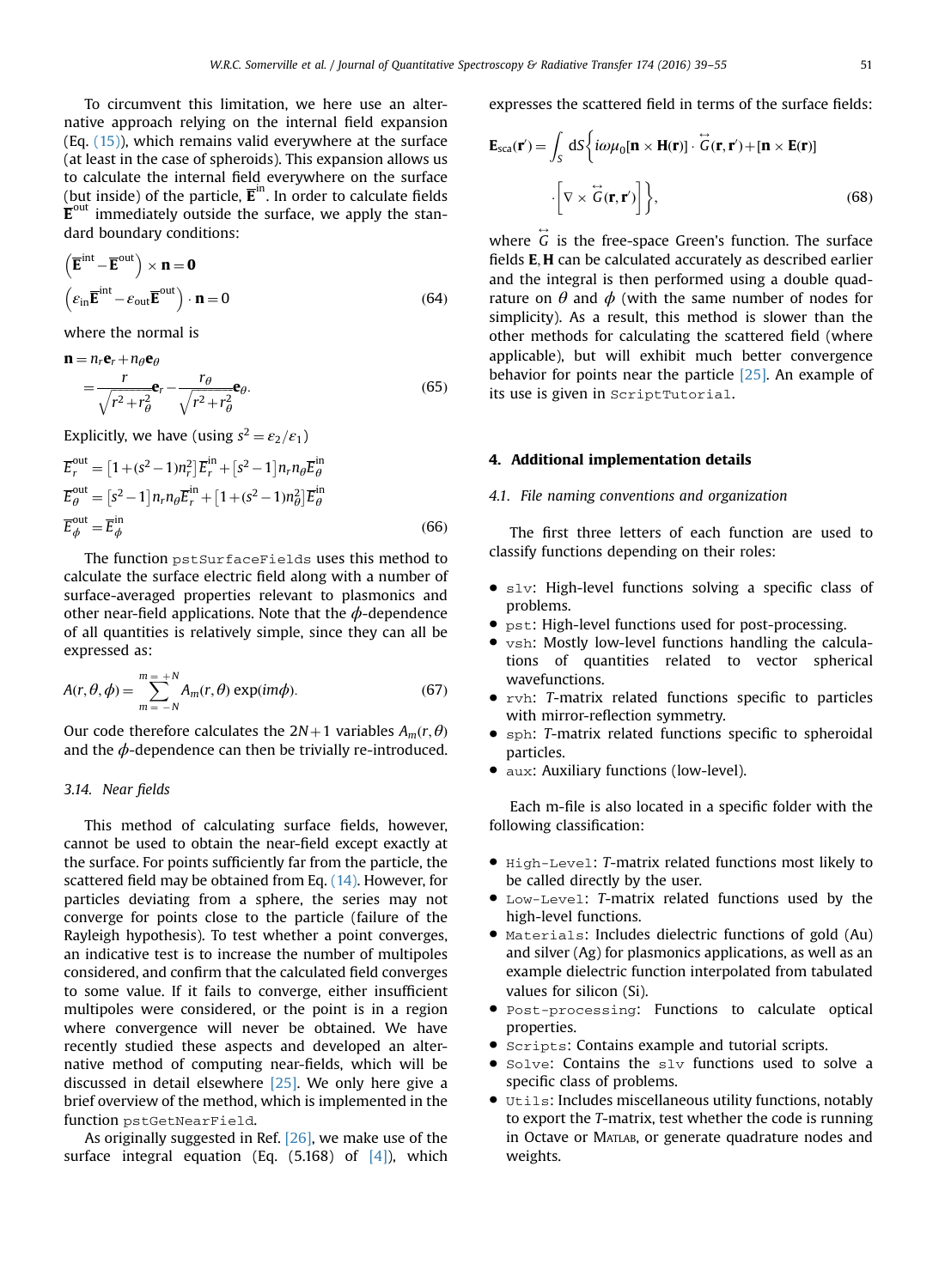## <span id="page-13-0"></span>4.2. Storage of matrices

All matrices are stored in cell arrays, such as CstPQa of dimensions  $1 \times M$ , where *M* is the number of *m* elements in absmvec. As a result, CstPQa{j} corresponds to  $m =$ absmvec(j). If all m are computed, then  $ab$ smvec = 0:N and the matrices for a given m are stored in  $CstPOa{m+1}$ .

Each element CstPOa{j} contains a structure stPO describing the matrices for the corresponding m, stored in the following fields:

- stPQ.CsMatList: cell array of strings listing the name of the matrices. For example  $step$ . CsMatList = {'st4MP','st4MQ'}.
- For each string in this list, two fields are included with eo and oe appended at the end. For example stPO. st4MPeo and stPQ.st4MPoe. These st4M structures contain the matrix in a form described below, which avoids storing the many zeros that are imposed by the reflection symmetry.

For a given maximum number of multipoles N, we have  $m \le n \le N$  and the matrices are square matrices of dimension  $N+1-m$  (or N for  $m=0$ ) since only elements  $M_{nk}$  with  $n, k \ge m$  (or  $\ge 1$  for  $m=0$ ) are needed. Therefore for a given *m*,  $M(i,j)$  corresponds to  $M_{n=i+m-1,k=j+m-1}$  or  $M_{n=i+m,k=j+m}$  for  $m=0$ . Using the reflection, symmetry the matrix **M** is moreover written in block oe–eo notation as in Eq. [\(24\)](#page-8-0). In this notation, all the obvious zeros have been removed, and only the relevant  $n, k$  pairs are included.

The four blocks are given in a st4Meo or st4Moe structure, which contains the following fields:

- st4Meo.m: the m-value the matrix corresponds to.
- st4Meo.M11, .M12, .M21, .M22: matrix elements of each of the four blocks.
- st4Meo.ind1, .ind2: row and column indices included in each of the four blocks.
- The full matrix can be reconstructed as follows:

 $M^{eo} = \begin{pmatrix} \texttt{M11}(\texttt{ind1}, \texttt{ind1}) & \texttt{M12}(\texttt{ind1}, \texttt{ind2}) \\ \texttt{M21}(\texttt{ind2}, \texttt{ind1}) & \texttt{M22}(\texttt{ind2}, \texttt{ind2}) \end{pmatrix}$  $\left(\text{M11}(ind1, ind1) \quad \text{M12}(ind1, ind2)\right)$ 

where each block is a  $N+1-m \times N+1-m$  square matrix.

To obtain the full matrices in standard form, use the following call:

Qm¼rvhGetFullMatrix(CstPQa{mþ1},'st4MQ');

Note that functions that exploit this symmetry and the oe–eo matrices are prefixed with rvh.

#### 4.3. Storage of expansion coefficients and other  $(n, m)$  arrays

Several arrays depend on  $(n,m)$ , for example, the angular functions  $\pi_{nm}$  and  $\tau_{nm}$ , the field expansion coefficients  $a_{nm}$ , etc. To store those arrays, we use the "p-index", which combines the possible values of  $(n,m)$  in a linear array using the following convention  $p = n(n+1) + m$ . For a

given maximum N, i.e.  $1 \le n \le N$  and  $|m| \le n$ , the length of the *p*-vectors is  $P = N(N+2)$ .

#### Acknowledgments

We acknowledge the support of the Royal Society of New Zealand (RSNZ) through a Marsden Grant (VUW1107) and Rutherford Discovery Fellowship (VUW1002).

#### Appendix A. Convergence tests

Table 2 summarizes the results of semi-automated convergence tests for prolate spheroids with seven different values of refractive index. Each entry corresponds to the estimated largest  $x_{\text{max}} = k_1c$  (maximum size parameter) that the code can accurately model, for a given aspect ratio h, varied from 1.1 to 100. Almost identical limits are obtained for prolate and oblate spheroids ([Table 1](#page-5-0)), but one should note that those would be different if expressed in terms of equivalent-volume-sphere radius,  $r<sub>V</sub>$ .

[Tables 3](#page-14-0) and [4](#page-15-0) summarize the convergence parameters for oblate and prolate spheroids, respectively, with  $s = 1.311 + 0i$ . For each combination of maximum size parameter  $x_{\text{max}}$  and aspect ratio h, we list the pair of integers N and  $N_{\theta}$  that provided the optimum accuracy, judged from the convergence of the orientation-averaged extinction cross-section with increasing  $N, N_{\theta}$ . In some cases, the automated search failed to reach the optimum region of convergence, and the results presented in those tables should be considered with caution. We recommend users run their own convergence tests, using those tabulated values as general guidelines.

Table 2

Convergence study for prolate spheroids. We here consider a number of aspect ratios h ranging from 1.1 to 100, and 7 representative values of s. For each, we calculate the orientation-averaged extinction cross-section for increasing sizes, characterized by the maximum size parameter  $x_{\text{max}} = k_1 c$ . The values in the table correspond to the largest  $x_{\text{max}}$  for which convergence was obtained. Those values are only indicators of the range of validity of the code; they were obtained via an automated search, which may be slightly inaccurate in some cases.

| s                                                                                                                                 | $h \rightarrow$                        |                                        |                                      |                                      |                                      |                                      |  |  |  |  |  |  |
|-----------------------------------------------------------------------------------------------------------------------------------|----------------------------------------|----------------------------------------|--------------------------------------|--------------------------------------|--------------------------------------|--------------------------------------|--|--|--|--|--|--|
|                                                                                                                                   | 1.1                                    | 2                                      | 4                                    | 10                                   | 20                                   | 100                                  |  |  |  |  |  |  |
| $1.311 + 0.00i$<br>$1.500 + 0.00i$<br>$1.500 + 0.02i$<br>$1.500 + 2.00i$<br>$2.500 + 0.00i$<br>$4.000 + 0.10i$<br>$0.100 + 4.00i$ | 80<br>50<br>60<br>80<br>20<br>16<br>60 | 50<br>35<br>40<br>20<br>18<br>11<br>10 | 45<br>30<br>30<br>14<br>12<br>8<br>7 | 35<br>27<br>27<br>12<br>12<br>7<br>6 | 35<br>27<br>27<br>12<br>12<br>7<br>6 | 35<br>25<br>27<br>10<br>12<br>6<br>5 |  |  |  |  |  |  |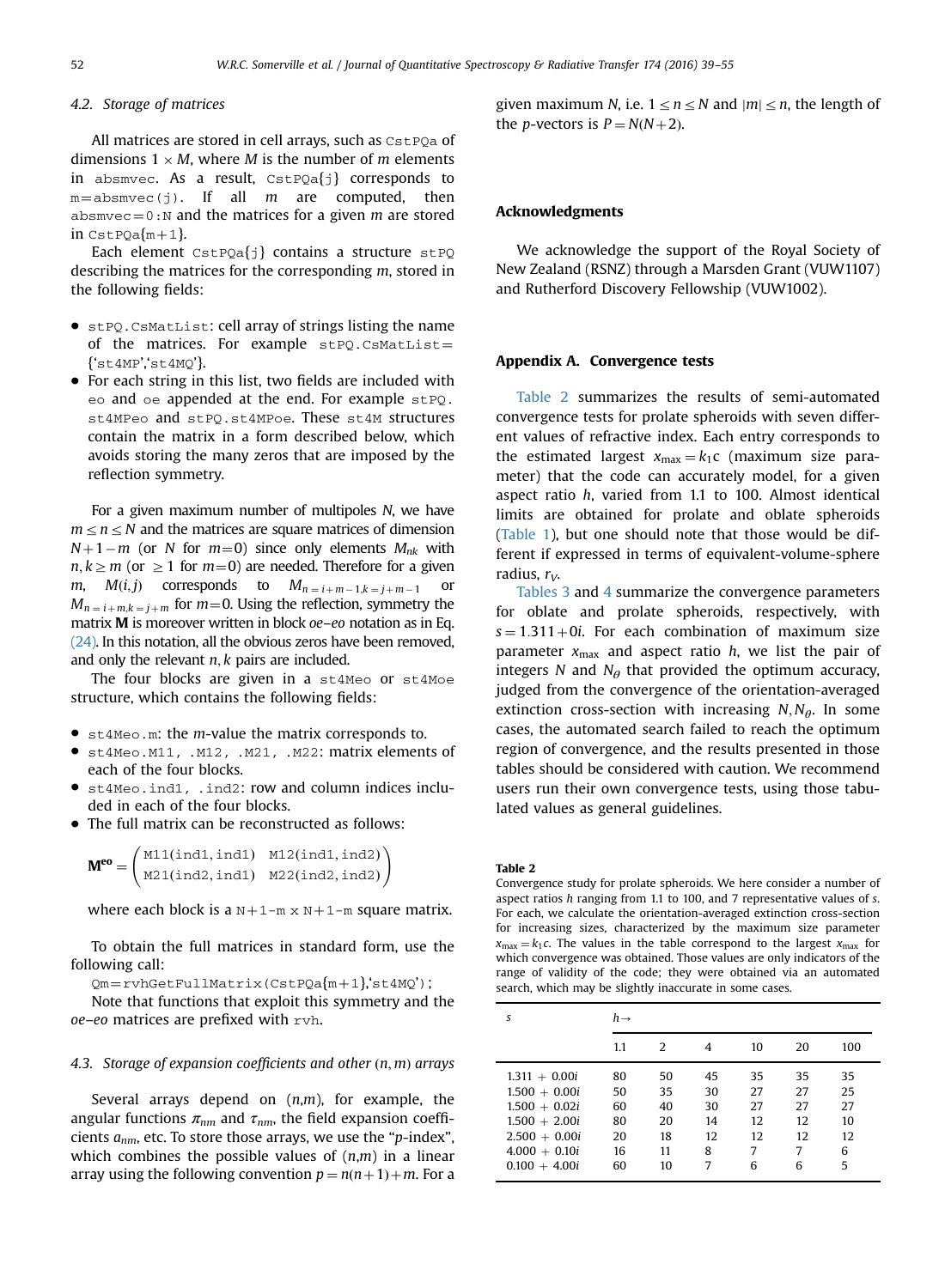## <span id="page-14-0"></span>Table 3

h:: x<sub>max</sub>: 0.01 0.1 1 2 3 4 5 6 7 8 10 12 15 20 25 30 40 50 60 70 80 N 5 5 7 9 11 11 13 15 17 17 21 23 27 35 41 47 63 77 95 127 111 1.1 $N_{\theta}$  $\frac{1}{\theta}$  6 6 6 7 7 8 8 9 9 10 15 15 15 20 25 35 40 40 80 80 1200 Errorしんきょう しゅうしゅう こうしゅう しゅうしゅう しゅうしゅう しゅうしゅう しゅうしゅうしゅ  $-$  10<sup>-12</sup> 10<sup>-11</sup> 10<sup>-9</sup> 10<sup>-7</sup> 10<sup>-4</sup> N 5 5 9 11 11 13 15 15 19 19 23 27 31 37 45 53 69 93 115 1.3 $N_{\theta}$  $\frac{1}{9}$  9 9 9 9 9 10 15 15 15 15 15 20 20 25 45 30 50 45 500 Error – –– –– – ––––––– – – $-$  10<sup>-12</sup> 10<sup>-9</sup> 10<sup>-7</sup> 10<sup>-3</sup> N 5 7 11 13 15 15 19 19 21 23 25 27 33 41 49 61 75 103 2 $N_{\theta}$  $\frac{1}{\theta}$  20 20 20 20 20 20 20 25 25 25 25 30 35 45 35 50 45 Error – –– –– – ––––––– –-  $10^{-12}$   $10^{-11}$   $10^{-7}$   $10^{-4}$ N 5 7 11 15 17 19 21 23 23 25 29 31 35 45 51 57 59 4 $N_{\theta}$  $\frac{1}{\theta}$  40 40 40 40 7 40 45 45 45 50 50 60 70 70 90 90 Error – –– –– $-$  10<sup>-3</sup> – – – – – – – – 10<sup>-13</sup> 10<sup>-11</sup> 10<sup>-9</sup> 10<sup>-4</sup> N 5 7 11 15 19 19 19 23 25 27 31 35 37 41 47 47 7 $N_{\theta}$  $\alpha_g$  70 70 70 70 70 80 80 80 80 90 90 100 200 130 130 Errorしんきょう しゅうしゅう こうしゅう こうしん こうしゅう こうしゅう こうしゅう こうしゅう こうしゅう こうしゅう こうしゅう こうしゅうしょう こうしゅうしょう  $-$  10<sup>-11</sup> 10<sup>-10</sup> 10<sup>-6</sup> N 5 7 13 15 19 19 21 25 27 27 31 33 41 45 43 47 10 $N_e$  $^{\prime}_{\theta}$  100 100 90 100 100 100 110 110 110 120 120 130 140 180 180 200 Errorしんきょう しゅうしゅう こうしゅう こうしん こうしゅう こうしゅう こうしゅう こうしゅう こうしゅう こうしゅう こうしゅう こうしゅうしょう こうしゅうしょう  $-$  10<sup>-11</sup> 10<sup>-8</sup> 10<sup>-6</sup> N 5 7 13 15 19 21 23 23 27 29 33 37 43 43 49 41 20 $N_{\theta}$  $\sigma_\theta$  200 200 200 200 200 200 200 220 220 240 260 260 280 300 550 400 Errorしんきょう しゅうしゅう こうしゅう こうしん こうしゅう こうしゅう こうしゅう こうしゅう こうしゅう こうしゅう こうしゅう こうしゅうしょう こうしゅうしょう  $-$  10<sup>-12</sup> 10<sup>-8</sup> 10<sup>-4</sup> N 5 7 13 17 19 21 23 25 27 29 33 35 39 45 47 45 50 $N_{\theta}$  $\sigma_\theta$  500 500 500 500 500 550 550 550 600 650 800 700 1100 900 1200 Error – –– –– – –––––– $-$  10<sup>-13</sup> 10<sup>-12</sup> 10<sup>-9</sup> 10<sup>-6</sup> N 5 7 13 17 19 21 23 25 27 27 33 35 47 53 47 100 $N_{\theta}$  1000 1100 1000 1100 1000 1100 1100 1100 1100 1100 1300 1500 1400 1600 2000 Error – –– –– – ––––––– – $- 10^{-9}$ 

Convergence study for an oblate spheroid with  $s = 1.311 + 0i$ . For each pair of size parameter  $x_{\text{max}}$  (columns) and aspect ratio h (rows), we list the convergence parameters N; N<sub>0</sub>, together with the relative error, only displayed if worse than  $10^{-13}$ .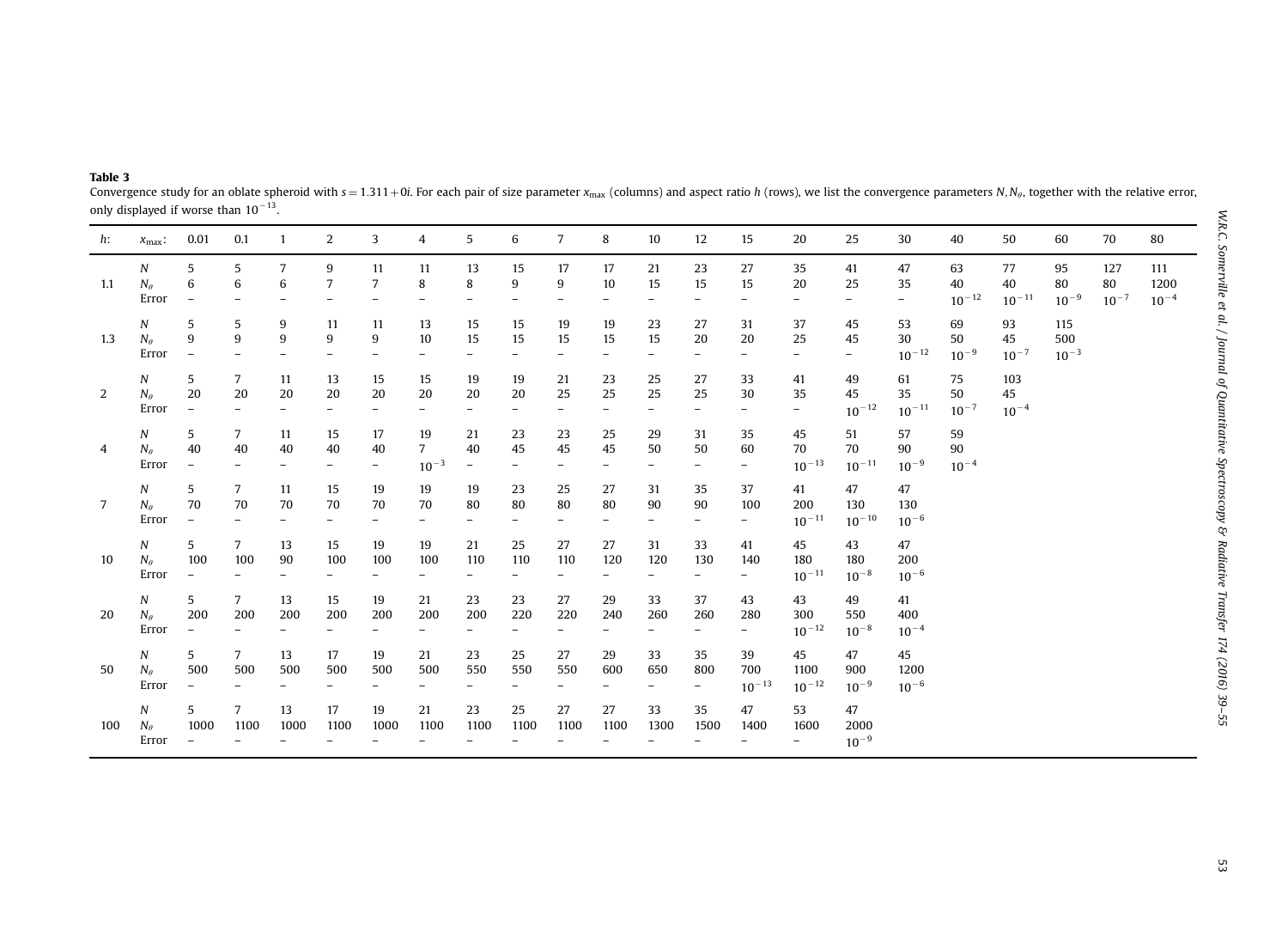| h:  | $x_{\text{max}}$ :<br>N    | 0.01                                | 0.1                                           | $\mathbf{1}$                         | 2                                     | 3                                     |                               |                                      |                                      |                                      |                                        |                                       |                                      |                                       |                                      |                                      |                                      |                        |                        |                         |                       |                         |
|-----|----------------------------|-------------------------------------|-----------------------------------------------|--------------------------------------|---------------------------------------|---------------------------------------|-------------------------------|--------------------------------------|--------------------------------------|--------------------------------------|----------------------------------------|---------------------------------------|--------------------------------------|---------------------------------------|--------------------------------------|--------------------------------------|--------------------------------------|------------------------|------------------------|-------------------------|-----------------------|-------------------------|
|     |                            |                                     |                                               |                                      |                                       |                                       | 4                             | 5                                    | 6                                    | $\overline{7}$                       | 8                                      | 10                                    | 12                                   | 15                                    | 20                                   | 25                                   | 30                                   | 40                     | 50                     | 60                      | 70                    | 80                      |
| 1.1 | $N_a$<br>Error             | 5<br>6<br>$\overline{\phantom{a}}$  | 5<br>6                                        | 7<br>6                               | 9<br>7                                | 11<br>$\overline{7}$                  | 11<br>8                       | 13<br>8                              | 15<br>9<br>$\overline{\phantom{0}}$  | 17<br>10                             | 17<br>10                               | 21<br>15                              | 23<br>15                             | 27<br>15                              | 35<br>20<br>$\overline{\phantom{0}}$ | 41<br>25                             | 47<br>25<br>$\overline{\phantom{0}}$ | 67<br>40<br>$10^{-12}$ | 79<br>60<br>$10^{-10}$ | 97<br>45<br>$10^{-9}$   | 87<br>70<br>$10^{-7}$ | 109<br>120<br>$10^{-4}$ |
| 1.3 | N<br>$N_{\theta}$<br>Error | 5<br>9                              | 5<br>9                                        | 9<br>9                               | 11<br>9                               | 11<br>9                               | 13<br>10                      | 15<br>15                             | 15<br>15                             | 19<br>15<br>-                        | 19<br>15                               | 23<br>15                              | 27<br>20                             | 31<br>20                              | 37<br>25<br>$\overline{\phantom{0}}$ | 45<br>25<br>$\overline{\phantom{0}}$ | 53<br>30<br>$10^{-12}$               | 73<br>40<br>$10^{-10}$ | 95<br>45<br>$10^{-7}$  | 117<br>180<br>$10^{-4}$ |                       |                         |
| 2   | N<br>$N_{\theta}$<br>Error | 5<br>20<br>$\overline{\phantom{0}}$ | $7^{\circ}$<br>20<br>$\overline{\phantom{a}}$ | 11<br>20<br>$\overline{\phantom{m}}$ | 13<br>20<br>$\overline{\phantom{0}}$  | 15<br>20<br>$\overline{\phantom{a}}$  | 15<br>20<br>$\qquad \qquad -$ | 19<br>20<br>$\overline{\phantom{m}}$ | 19<br>20<br>$\overline{\phantom{0}}$ | 21<br>20<br>$\overline{\phantom{0}}$ | 23<br>25<br>$\overline{\phantom{0}}$   | 25<br>25                              | 27<br>25<br>$\overline{\phantom{0}}$ | 33<br>30<br>$\overline{\phantom{m}}$  | 41<br>30<br>$\overline{\phantom{a}}$ | 49<br>45<br>$10^{-12}$               | 61<br>45<br>$10^{-10}$               | 89<br>40<br>$10^{-7}$  | 113<br>50<br>$10^{-4}$ |                         |                       |                         |
| 4   | N<br>$N_{\theta}$<br>Error | 5<br>40                             | 7<br>40<br>$-$                                | 11<br>40<br>$\overline{\phantom{a}}$ | 15<br>40<br>-                         | 17<br>40<br>$\overline{\phantom{m}}$  | 19<br>40                      | 19<br>40<br>$\overline{\phantom{0}}$ | 23<br>40<br>-                        | 23<br>45<br>$\overline{\phantom{0}}$ | 25<br>45<br>$\equiv$                   | 27<br>45<br>-                         | 31<br>50<br>$\overline{\phantom{0}}$ | 35<br>60<br>$\overline{\phantom{a}}$  | 43<br>90<br>$-$                      | 49<br>70<br>$10^{-12}$               | 49<br>100<br>$10^{-9}$               | 59<br>110<br>$10^{-6}$ |                        |                         |                       |                         |
| 7   | N<br>$N_{\theta}$<br>Error | 5<br>80                             | $\overline{7}$<br>80                          | 11<br>80                             | 15<br>70                              | 17<br>70                              | 19<br>70                      | 21<br>70                             | 23<br>80                             | 25<br>80<br>Ξ.                       | 27<br>80                               | 31<br>80                              | 33<br>90<br>$\overline{\phantom{0}}$ | 37<br>90<br>$\qquad \qquad -$         | 43<br>120<br>$10^{-13}$              | 43<br>120<br>$10^{-10}$              | 47<br>130<br>$10^{-8}$               |                        |                        |                         |                       |                         |
| 10  | N<br>$N_{\theta}$<br>Error | 5<br>120                            | $\overline{7}$<br>120                         | 11<br>120                            | 15<br>120                             | 17<br>120                             | 21<br>100                     | 21<br>120                            | 23<br>120                            | 27<br>120                            | 27<br>120                              | 31<br>120                             | 33<br>120                            | 37<br>140                             | 45<br>160                            | 45<br>160<br>$10^{-10}$              | 45<br>200<br>$10^{-8}$               |                        |                        |                         |                       |                         |
| 20  | N<br>$N_{\theta}$<br>Error | 5.<br>220<br>$10^{-13}$             | $\overline{7}$<br>220<br>$10^{-13}$           | 11<br>220<br>$10^{-13}$              | 15<br>260<br>$\overline{\phantom{0}}$ | 19<br>220<br>$\overline{\phantom{a}}$ | 21<br>220<br>-                | 21<br>220                            | 25<br>220                            | 27<br>220<br>Ξ.                      | 27<br>260                              | 31<br>260<br>$\overline{\phantom{a}}$ | 29<br>260<br>$10^{-12}$              | 39<br>280<br>$\overline{\phantom{a}}$ | 47<br>300<br>$10^{-13}$              | 49<br>350<br>$10^{-10}$              | 45<br>350<br>$10^{-7}$               |                        |                        |                         |                       |                         |
| 50  | N<br>$N_{\theta}$<br>Error | 5<br>650<br>$10^{-12}$              | $7^{\circ}$<br>650<br>$10^{-12}$              | 11<br>650<br>$10^{-12}$              | 15<br>400<br>$10^{-12}$               | 19<br>500<br>$\overline{\phantom{a}}$ | 21<br>500<br>$\equiv$         | 21<br>500                            | 25<br>500                            | 27<br>650                            | 29<br>700                              | 31<br>600                             | 33<br>700                            | 39<br>700<br>$\overline{\phantom{a}}$ | 45<br>900<br>$10^{-12}$              | 53<br>1100<br>$10^{-11}$             | 45<br>1200<br>$10^{-7}$              |                        |                        |                         |                       |                         |
| 100 | N<br>$N_{\theta}$<br>Error | 5<br>800<br>$10^{-12}$              | $\overline{7}$<br>800<br>$10^{-12}$           | 11<br>800<br>$10^{-12}$              | 15<br>800<br>$10^{-12}$               | 19<br>800<br>$10^{-12}$               | 21<br>1000<br>$10^{-12}$      | 21<br>1000<br>$10^{-13}$             | 25<br>1000<br>$10^{-13}$             | 27<br>1000<br>$10^{-13}$             | 29<br>1400<br>$\overline{\phantom{m}}$ | 31<br>1400                            | 33<br>1200                           | 39<br>1600                            | 45<br>1800<br>$10^{-12}$             | 47<br>2000<br>$10^{-11}$             | 47<br>2000<br>$10^{-8}$              |                        |                        |                         |                       |                         |

<span id="page-15-0"></span>Table 4Convergence study for a prolate spheroid with  $s = 1.311 + 0i$ . For each pair of size parameter  $x<sub>max</sub>$  (columns) and aspect ratio h (rows), we list the convergence parameters N, N<sub>e</sub>, together with the relative error, o displayed if worse than  $10^{-13}$ .

W.R.C. Somerville et al. / Journal of Quantitative Spectroscopy & Radiative Transfer 174 (2016) 39 W.R.C. Somerville et al. / Journal of Quantitative Spectroscopy & Radiative Transfer 174 (2016) 39-55